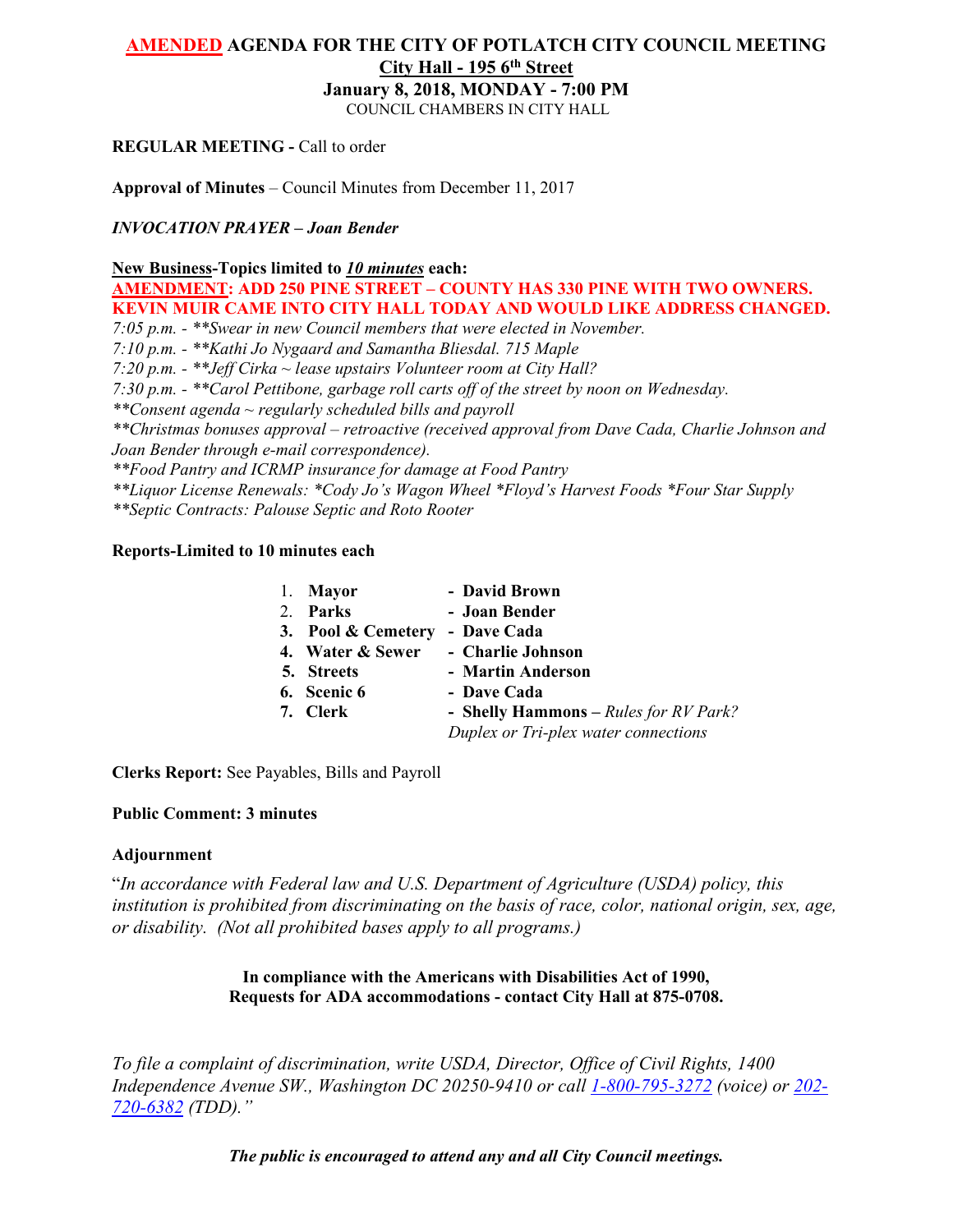# **AGENDA FOR THE CITY OF POTLATCH CITY COUNCIL MEETING City Hall - 195 6th Street January 22, 2018, MONDAY - 7:00 PM** COUNCIL CHAMBERS IN CITY HALL

# **REGULAR MEETING -** Call to order

**Approval of Minutes** – Council minutes from January 9, 2017

*INVOCATION PRAYER – Joan Bender*

**New Business-Topics limited to** *10 minutes* **each:**

*\*Rules for RV Park*

*\*Arbor Day Proclamation*

*\*\*Authorize Mayor to sign contract with Potlatch Corporation to purchase 10 acres of land*

# **Reports-Limited to 10 minutes each**

| 1. Mayor           | - David Brown     |
|--------------------|-------------------|
| 2. Parks           | - Joan Bender     |
| 3. Pool & Cemetery | - Dave Cada       |
| 4. Water & Sewer   | - Charlie Johnson |
| 5. Streets         | - Martin Anderson |
| 6. Scenic 6        | - Dave Cada       |
| 7. Clerk           | - Shelly Hammons  |

**Clerks Report:** See Payables, Bills and Payroll

# **Public Comment: 3 minutes**

#### **Adjournment**

"*In accordance with Federal law and U.S. Department of Agriculture (USDA) policy, this institution is prohibited from discriminating on the basis of race, color, national origin, sex, age, or disability. (Not all prohibited bases apply to all programs.)*

> **In compliance with the Americans with Disabilities Act of 1990, Requests for ADA accommodations - contact City Hall at 875-0708.**

*To file a complaint of discrimination, write USDA, Director, Office of Civil Rights, 1400 Independence Avenue SW., Washington DC 20250-9410 or call [1-800-795-3272](http://www.cityofnezperce.com/1-800-795-3272) (voice) or [202-](http://www.cityofnezperce.com/202-720-6382) [720-6382](http://www.cityofnezperce.com/202-720-6382) (TDD)."*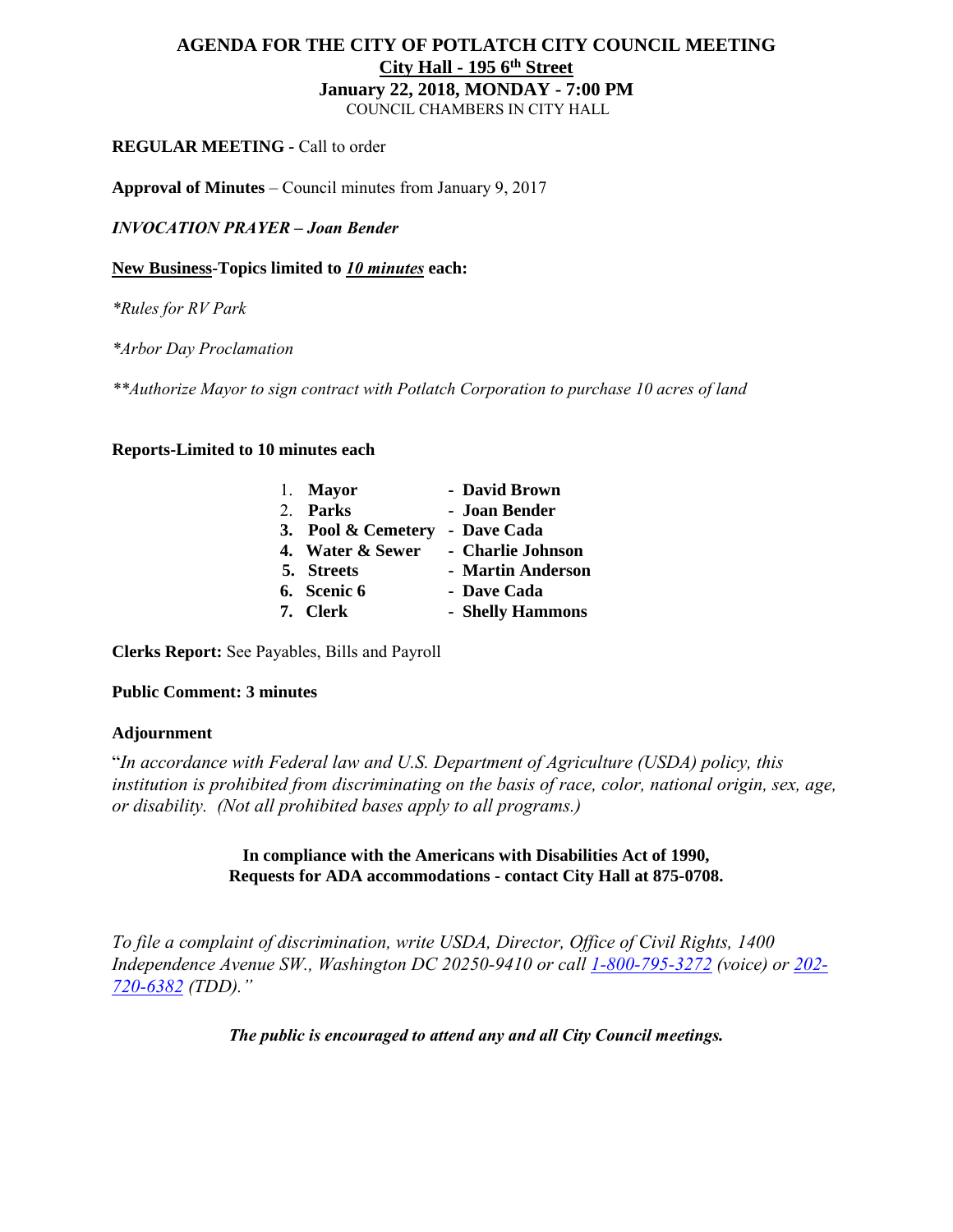# **AMENDED AGENDA FOR THE CITY OF POTLATCH CITY COUNCIL MEETING City Hall - 195 6th Street February 12, 2018, MONDAY - 7:00 PM**

COUNCIL CHAMBERS IN CITY HALL

# **REGULAR MEETING -** Call to order

**Approval of Minutes** – Council minutes from January 22, 2017 and Workshop minutes from 2-5-2018

*INVOCATION PRAYER – Joan Bender*

**New Business-Topics limited to** *10 minutes* **each:**

*7:05 P.M. - Potlatch Corporation – Ben Ballard ~ Rules for building in a rural area?*

*AMENDMENT: 7:15 P.M. – Jaime Murillo, Food Truck in Potlatch? (Jaime was at City Hall at 2:00 p.m., 2/12/18, license/rules for a Food Truck?)*

*\*Rules for RV Park*

*\*Idaho Native Plant Society – White Pine Chapter grant. (Karin Johnson)*

*\*Fair Housing Month Proclamation*

*\*City provide a building for the U of I six-week food education training?*

*\*Estimate to repair 1986 Dodge*

# **Reports-Limited to 10 minutes each**

|  | 1. Mayor           | - David Brown     |
|--|--------------------|-------------------|
|  | 2. Parks           | - Joan Bender     |
|  | 3. Pool & Cemetery | - Dave Cada       |
|  | 4. Water & Sewer   | - Charlie Johnson |
|  | 5. Streets         | - Martin Anderson |
|  | 6. Scenic 6        | - Dave Cada       |
|  | 7. Clerk           | - Shelly Hammons  |
|  |                    |                   |

**Clerks Report:** See Payables, Bills and Payroll

# **Public Comment: 3 minutes**

# **Adjournment**

"*In accordance with Federal law and U.S. Department of Agriculture (USDA) policy, this institution is prohibited from discriminating on the basis of race, color, national origin, sex, age, or disability. (Not all prohibited bases apply to all programs.)*

> **In compliance with the Americans with Disabilities Act of 1990, Requests for ADA accommodations - contact City Hall at 875-0708.**

*To file a complaint of discrimination, write USDA, Director, Office of Civil Rights, 1400 Independence Avenue SW., Washington DC 20250-9410 or call [1-800-795-3272](http://www.cityofnezperce.com/1-800-795-3272) (voice) or [202-](http://www.cityofnezperce.com/202-720-6382) [720-6382](http://www.cityofnezperce.com/202-720-6382) (TDD)."*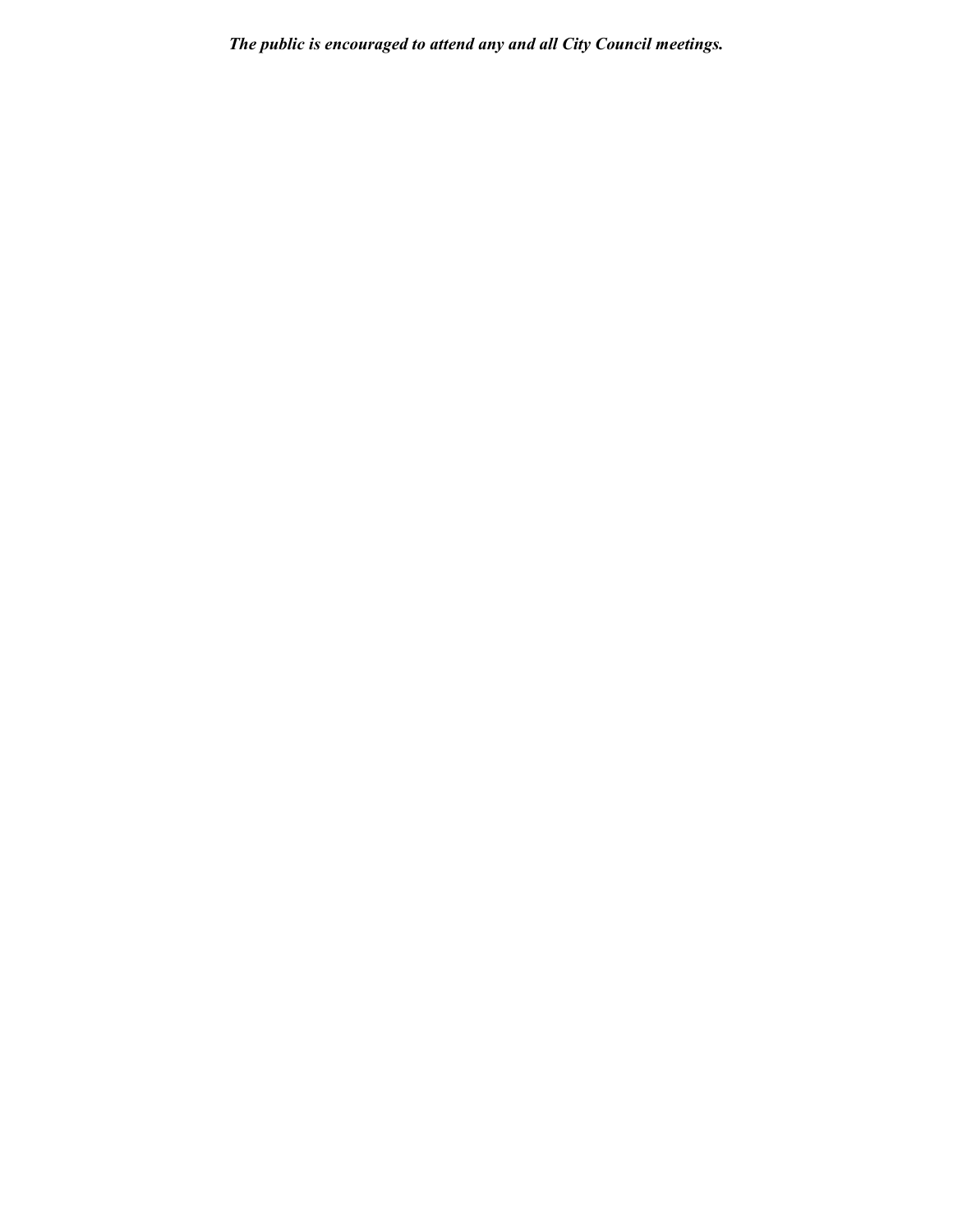# **AMENDED AGENDA FOR THE CITY OF POTLATCH CITY COUNCIL MEETING City Hall - 195 6th Street**

**February 26, 2018, MONDAY - 7:00 PM**

COUNCIL CHAMBERS IN CITY HALL

**REGULAR MEETING -** Call to order

**Approval of Minutes** – Council minutes from February 12, 2017

*INVOCATION PRAYER – Joan Bender*

# **New Business-Topics limited to** *10 minutes* **each:**

*\*\* Review ERP and VA – adopt as new \*\*Reducing rent for cabins when all cabins are rented at one time? \*\*Cabin furnishing in RV Park? \*\*Acknowledgment to high school students? \*\*Brett and Amber Weber land – received e-mail from attorney 1-26-2018 needing the Weber's contact information \*\*Return to Riverside Country Music Festival use the Lion's Club Park for their festival – August 25. Dave Cada brought a checklist into City Hall today. \*\*Eagle Scout Project – building a covered area at the pool*

**Reports-Limited to 10 minutes each**

| <b>Mayor</b>       | - David Brown                                                            |
|--------------------|--------------------------------------------------------------------------|
| Parks              | - Joan Bender                                                            |
| 3. Pool & Cemetery | - Dave Cada                                                              |
| 4. Water & Sewer   | - Charlie Johnson                                                        |
| 5. Streets         | - Martin Anderson                                                        |
| 6. Scenic 6        | - Dave Cada                                                              |
| 7. Clerk           | - Shelly Hammons: CEDA Annual meeting will be                            |
|                    | Friday, April 13, Nez Perce County Fair Pavillion.                       |
|                    | Theme: "An Old Fashioned Barn Dance"                                     |
|                    | DEQ Trainings: Source Water, Assessment & Protection: April 10, Lewiston |
|                    | When Should DEO be Contacted?: March 22, Lewiston                        |
|                    |                                                                          |

**Clerks Report:** See Payables, Bills and Payroll

# **Public Comment: 3 minutes**

# **Adjournment**

"*In accordance with Federal law and U.S. Department of Agriculture (USDA) policy, this institution is prohibited from discriminating on the basis of race, color, national origin, sex, age, or disability. (Not all prohibited bases apply to all programs.)*

> **In compliance with the Americans with Disabilities Act of 1990, Requests for ADA accommodations - contact City Hall at 875-0708.**

*To file a complaint of discrimination, write USDA, Director, Office of Civil Rights, 1400 Independence Avenue SW., Washington DC 20250-9410 or call [1-800-795-3272](http://www.cityofnezperce.com/1-800-795-3272) (voice) or [202-](http://www.cityofnezperce.com/202-720-6382) [720-6382](http://www.cityofnezperce.com/202-720-6382) (TDD)."*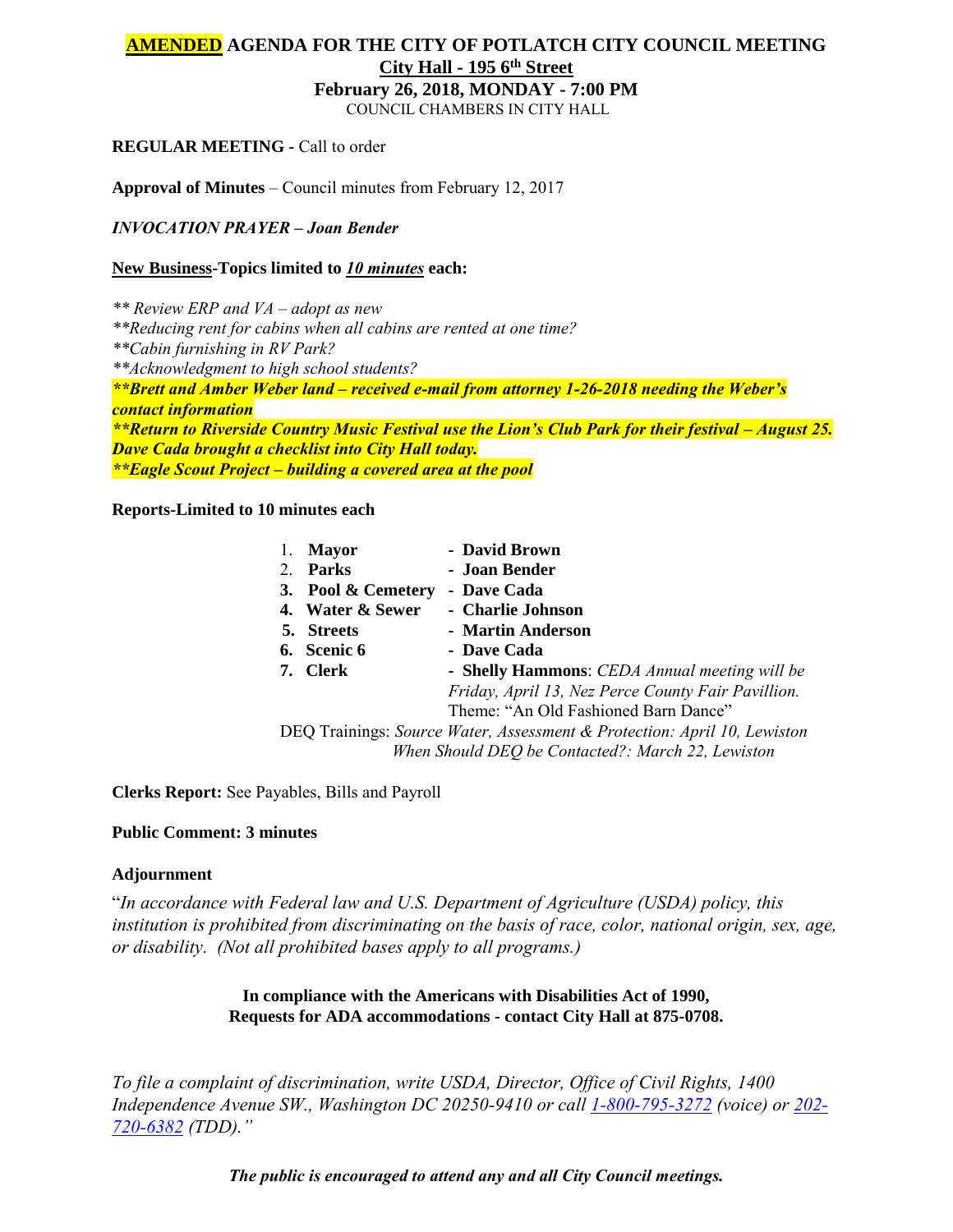# **AGENDA FOR THE CITY OF POTLATCH CITY COUNCIL MEETING City Hall - 195 6th Street March 12, 2018, MONDAY - 7:00 PM**

COUNCIL CHAMBERS IN CITY HALL

# **REGULAR MEETING -** Call to order

**Approval of Minutes** – Council minutes from February 26, 2018

# *INVOCATION PRAYER – Joan Bender*

# **New Business-Topics limited to** *10 minutes* **each:**

*7:05 p.m. \*\* Public Hearing for utilities in the LHTAC TAP Grant Project, Phase II*

*\*\*Republished 04-02 – Fair Housing Resolution – 2-27-2018 for Splash Pad Project*

*\*\*Approve 2% raise for Potlatch After-School Program, beginning on February 18, 2018*

*\*\*Rezone application for Latah County – will impact the City of Potlatch's Area of Impact. Owner Harold Osborne, Jacob and Brittany Stoor, applicants.*

*\*\*George Lisher. Events in the new park?*

*\*\*VFW – Put Food Trailer up every Tuesday?*

# **Reports-Limited to 10 minutes each**

| 1. Mayor           | - David Brown     |
|--------------------|-------------------|
| 2. Parks           | - Joan Bender     |
| 3. Pool & Cemetery | - Dave Cada       |
| 4. Water & Sewer   | - Charlie Johnson |
| 5. Streets         | - Martin Anderson |
| 6. Scenic 6        | - Dave Cada       |
| 7. Clerk           | - Shelly Hammons  |

**Clerks Report:** See Payables, Bills and Payroll

# **Public Comment: 3 minutes**

# **Adjournment**

"*In accordance with Federal law and U.S. Department of Agriculture (USDA) policy, this institution is prohibited from discriminating on the basis of race, color, national origin, sex, age, or disability. (Not all prohibited bases apply to all programs.)*

> **In compliance with the Americans with Disabilities Act of 1990, Requests for ADA accommodations - contact City Hall at 875-0708.**

*To file a complaint of discrimination, write USDA, Director, Office of Civil Rights, 1400 Independence Avenue SW., Washington DC 20250-9410 or call [1-800-795-3272](http://www.cityofnezperce.com/1-800-795-3272) (voice) or [202-](http://www.cityofnezperce.com/202-720-6382) [720-6382](http://www.cityofnezperce.com/202-720-6382) (TDD)."*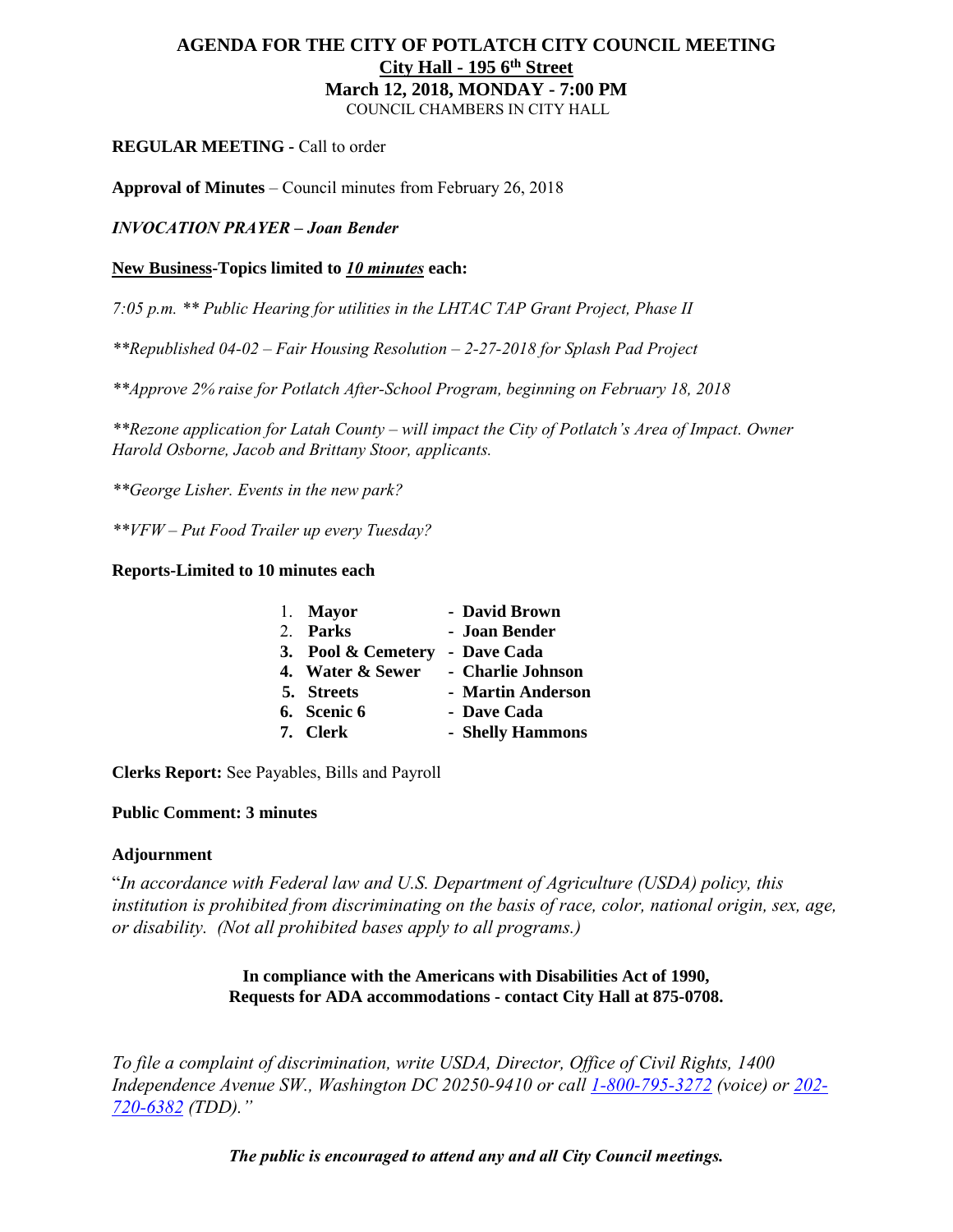# **AGENDA FOR THE CITY OF POTLATCH CITY COUNCIL MEETING City Hall - 195 6th Street March 26, 2018, MONDAY - 7:00 PM**

COUNCIL CHAMBERS IN CITY HALL

# **REGULAR MEETING -** Call to order

**Approval of Minutes** – Council minutes from March 12, 2018

*INVOCATION PRAYER – Joan Bender*

**New Business-Topics limited to** *10 minutes* **each:**

\*7:05 p.m. – Madison Cessnun and Isabel Huggins, BPA

\*\*Brett and Amber Weber, property dispute – attorney information

\*\*Review/approve Utility Plan Sheets and Waiver of Hearing for ITD Project No. A018(944), Key No. 18944, SH-6 Flannigan Cr., N & S SH-9 Turnbays

\*\*Table for Palouse Habitat for Humanity, Beans and Jeans?

\*\*Camp Host compensation?

\*\*Repair posts at City Hall

# **Reports-Limited to 10 minutes each**

| 1. Mayor           | - David Brown     |
|--------------------|-------------------|
| 2. Parks           | - Joan Bender     |
| 3. Pool & Cemetery | - Dave Cada       |
| 4. Water & Sewer   | - Charlie Johnson |
| 5. Streets         | - Martin Anderson |
| 6. Scenic 6        | - Dave Cada       |
| 7. Clerk           | - Shelly Hammons  |

**Clerks Report:** See Payables, Bills and Payroll

# **Public Comment: 3 minutes**

# **Adjournment**

"*In accordance with Federal law and U.S. Department of Agriculture (USDA) policy, this*  institution is prohibited from discriminating on the basis of race, color, national origin, sex, age, *or disability. (Not all prohibited bases apply to all programs.)*

> **In compliance with the Americans with Disabilities Act of 1990, Requests for ADA accommodations - contact City Hall at 875-0708.**

*To file a complaint of discrimination, write USDA, Director, Office of Civil Rights, 1400 Independence Avenue SW., Washington DC 20250-9410 or call [1-800-795-3272](http://www.cityofnezperce.com/1-800-795-3272) (voice) or [202-](http://www.cityofnezperce.com/202-720-6382) [720-6382](http://www.cityofnezperce.com/202-720-6382) (TDD)."*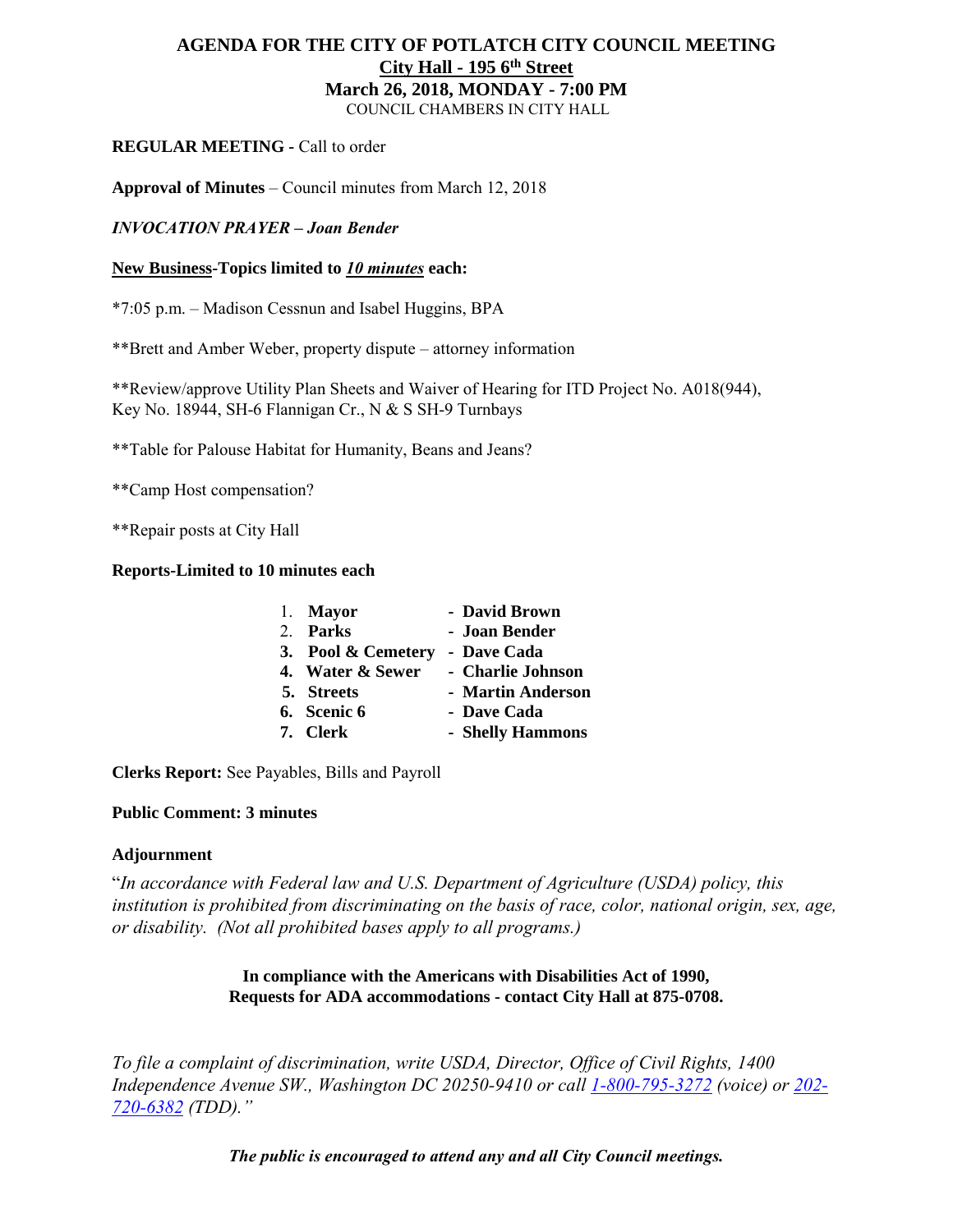# **AGENDA FOR THE CITY OF POTLATCH CITY COUNCIL MEETING City Hall - 195 6th Street April 9, 2018, MONDAY - 7:00 PM**

COUNCIL CHAMBERS IN CITY HALL

# **REGULAR MEETING -** Call to order

**Approval of Minutes** – Council minutes from March 26, 2018

# *INVOCATION PRAYER – Joan Bender*

## **New Business-Topics limited to** *10 minutes* **each:**

*7:05 p.m.* - \*\*Robert Barkley, Idaho Department of Lands, present Tree City USA award

*7:10 p.m. – Drinking water reservoir tank cleaning quote*. *Lagoon Seepage testing?* (Action item)

**7:20 p.m. – EXECUTIVE SESSION: Pursuant to Idaho Code 74-206 subsection (1) (f) to communicate with legal counsel for the public agency to discuss the legal ramifications of and legal options for pending litigation, or controversies not yet being litigated, but imminently likely to be litigated.**

*\*\*Brett & Amber Weber: action to resolve property dispute.* (Action Item)

*\*\*New cleaning list to be given to all renters of the Scenic 6 Depot. All renters must initial and sign and verify that all cleaning chores have been completed*. (Action item)

*\*\*When to hire Summer maintenance crew and Lifeguards?*

# **Reports-Limited to 10 minutes each**

| 1. Mayor           | - David Brown                                      |
|--------------------|----------------------------------------------------|
| 2. Parks           | - Joan Bender                                      |
| 3. Pool & Cemetery | - Dave Cada                                        |
| 4. Water & Sewer   | - Charlie Johnson                                  |
| 5. Streets         | - Martin Anderson                                  |
| 6. Scenic 6        | - Dave Cada                                        |
| 7. Clerk           | - Shelly Hammons - April 19-ITD meeting, City Hall |
|                    | April 10 – DEQ Source Water, Lewiston              |
|                    | May $1 - AIC$ , Moscow, 9-3                        |

**Clerks Report:** See Payables, Bills and Payroll **Public Comment: 3 minutes**

#### **Adjournment**

"*In accordance with Federal law and U.S. Department of Agriculture (USDA) policy, this institution is prohibited from discriminating on the basis of race, color, national origin, sex, age, or disability. (Not all prohibited bases apply to all programs.)*

> **In compliance with the Americans with Disabilities Act of 1990, Requests for ADA accommodations - contact City Hall at 875-0708.**

*To file a complaint of discrimination, write USDA, Director, Office of Civil Rights, 1400 Independence Avenue SW., Washington DC 20250-9410 or cal[l 1-800-795-3272](http://www.cityofnezperce.com/1-800-795-3272) (voice) or [202-720-6382](http://www.cityofnezperce.com/202-720-6382) (TDD)."*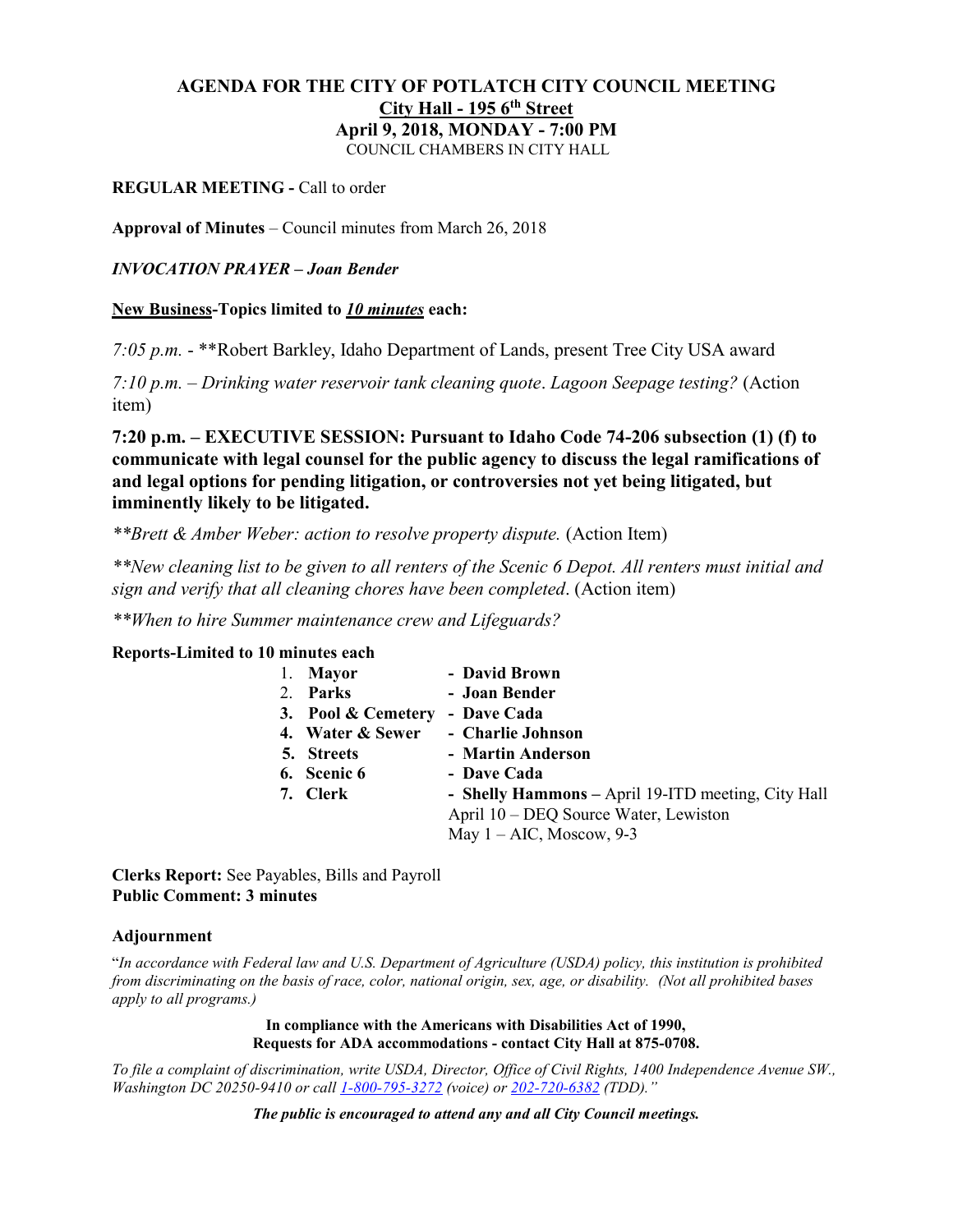# **AGENDA FOR THE CITY OF POTLATCH CITY COUNCIL MEETING City Hall - 195 6th Street April 23, 2018, MONDAY - 7:00 PM**

COUNCIL CHAMBERS IN CITY HALL

**REGULAR MEETING -** Call to order **Approval of Minutes** – Council minutes from April 9, 2018 *INVOCATION PRAYER – Joan Bender*

## **New Business-Topics limited to** *10 minutes* **each:**

1. **CONSENT AGENDA** (Action Item with a Roll Call vote)

*(Being regularly considered by the City Council, these items will be enacted by one motion unless requested by a City Council member that one or more items be removed for separate discussion.)*

- A. Minutes
- B. Approve Century 21 and City of Potlatch Bills & Payroll
- C. Treasurer's Monthly and Quarterly Report
- 2. **CABINS:** Cleaning Deposit? Pet Deposit? Check-in time? Check out time, same as RV Park – 11:00 a.m.? Order keycode boxes? How much will the cots rent for? (Action Item)
- 3. **DRINKING WATER RESERVOIR INSPECTION & CLEANING?** (Action Item)
- 4. **BENNETT'S ADDITION PARK** (Action Item)
- 5. **STREET SWEEPER FROM DEARY?** (Action Item)
- 6. **PALOUSE HABITAT FOR HUMANITY.** Waive the water and sewer connection fees for both houses: 610 and 620 North Ponderosa Drive. (Action Item)
- 7. **AMBER & BRETT WEBER** property dispute (Action Item)
- 8. **POTLATCH RECREATION DISTRICT WOULD LIKE TO PUT A SHED IN THE SCENIC 6 PARK FOR SPORTING EQUIPMENT?** (Action Item)
- 9. **PERMISSION TO USE THE CITY'S GATOR TO DRAG THE BALL FIELDS?**

**Reports-Limited to 10 minutes each**

| <b>Mayor</b>       | - David Brown                                    |
|--------------------|--------------------------------------------------|
| 2. Parks           | - Joan Bender                                    |
| 3. Pool & Cemetery | - Dave Cada                                      |
| 4. Water & Sewer   | - Charlie Johnson                                |
| 5. Streets         | - Martin Anderson                                |
| 6. Scenic 6        | - Dave Cada                                      |
| 7. Clerk           | - Shelly Hammons, Meetings:                      |
|                    | May $1 - AIC$ , Moscow, 9-3                      |
|                    | May 9 – Budget & Levy Training, Moscow           |
|                    | May 15 - Mandatory DEQ Training, Lewiston, IPDES |

# **Public Comment: 3 minutes each Adjournment**

"*In accordance with Federal law and U.S. Department of Agriculture (USDA) policy, this institution is prohibited from discriminating on the basis of race, color, national origin, sex, age, or disability. (Not all prohibited bases apply to all programs.)* **In compliance with the Americans with Disabilities Act of 1990,**

#### **Requests for ADA accommodations - contact City Hall at 875-0708.**

*To file a complaint of discrimination, write USDA, Director, Office of Civil Rights, 1400 Independence Avenue SW., Washington DC 20250-9410 or cal[l 1-800-795-3272](http://www.cityofnezperce.com/1-800-795-3272) (voice) or [202-720-6382](http://www.cityofnezperce.com/202-720-6382) (TDD)."*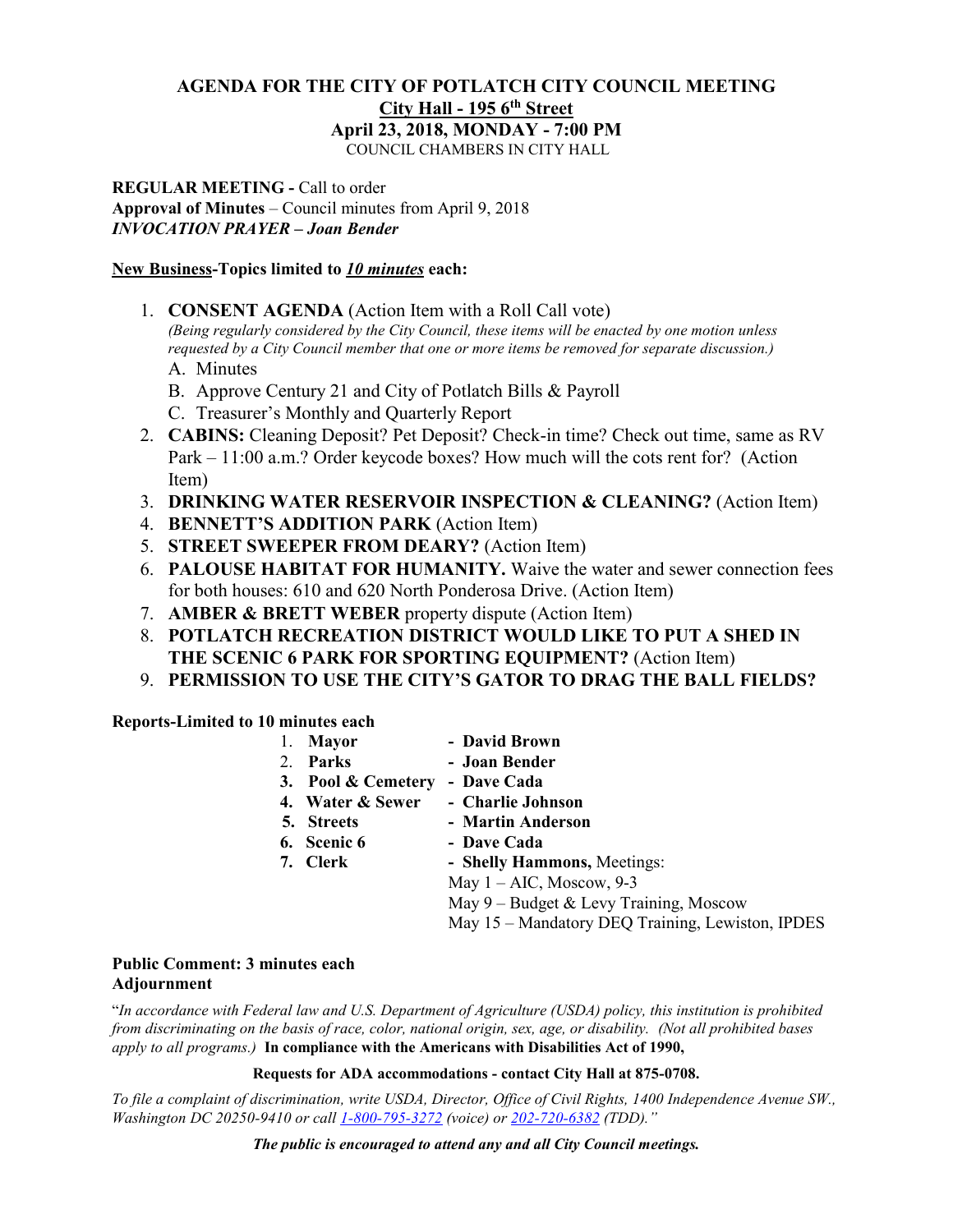# **AGENDA FOR THE CITY OF POTLATCH CITY COUNCIL MEETING City Hall - 195 6th Street May 14, 2018, MONDAY - 7:00 PM**

COUNCIL CHAMBERS IN CITY HALL

## **REGULAR MEETING -** Call to order

#### *INVOCATION PRAYER – Joan Bender*

#### **New Business-Topics limited to** *10 minutes* **each:**

- 1. **CONSENT AGENDA** (Action Item with a Roll Call vote) *(Being regularly considered by the City Council, these items will be enacted by one motion unless requested by a City Council member that one or more items be removed for separate discussion.)*
	- A. Minutes from April 23, 2018
	- B. Approve Century 21 and City of Potlatch Bills & Payroll
	- C. Treasurer's Monthly Report
- 2. 7:05 p.m. Dena Bren, discuss activity/use on Vern Johnson's property behind her on South Ponderosa Drive (Action Item)
- 3. 7:15 p.m. Residents of Vern Johnson trailer court. RE: Sewage problems.
- 4. Summer maintenance people to hire and hiring of Lifeguards? (Action Item)
- 5. Ordinance No. 508 Donate two lots in Potlatch to Palouse Habitat for Humanity (Action Item)
- 6. Lot width 615 Oak? New house? (Action Item)
- 7. Cancel City Council meeting on May 28, 2018 Memorial Day (Action Item)

#### **Reports-Limited to 10 minutes each**

|    | <b>Mayor</b>       | - David Brown                                    |
|----|--------------------|--------------------------------------------------|
| 2. | <b>Parks</b>       | - Joan Bender                                    |
|    | 3. Pool & Cemetery | - Dave Cada                                      |
|    | 4. Water & Sewer   | - Charlie Johnson                                |
|    | 5. Streets         | - Martin Anderson                                |
|    | 6. Scenic 6        | - Dave Cada                                      |
|    | 7. Clerk           | - Shelly Hammons, Meetings:                      |
|    |                    | May 15 – Mandatory DEQ Training, Lewiston, IPDES |
|    |                    | May $16 - 13$ Ways to Kill Your Community,       |
|    |                    | $4:30-8:00$ p.m. - Best Western                  |
|    |                    | May $17$ – Business Breakfast, $VFW - 7:00$ a.m. |
|    |                    | May 22 – Comp Plan with $CEDA - 10$ a.m.         |
|    |                    |                                                  |

## **Public Comment: 3 minutes each Adjournment**

"*In accordance with Federal law and U.S. Department of Agriculture (USDA) policy, this institution is prohibited from discriminating on the basis of race, color, national origin, sex, age, or disability. (Not all prohibited bases apply to all programs.)* **In compliance with the Americans with Disabilities Act of 1990,**

#### **Requests for ADA accommodations - contact City Hall at 875-0708.**

*To file a complaint of discrimination, write USDA, Director, Office of Civil Rights, 1400 Independence Avenue SW., Washington DC 20250-9410 or cal[l 1-800-795-3272](http://www.cityofnezperce.com/1-800-795-3272) (voice) or [202-720-6382](http://www.cityofnezperce.com/202-720-6382) (TDD)."*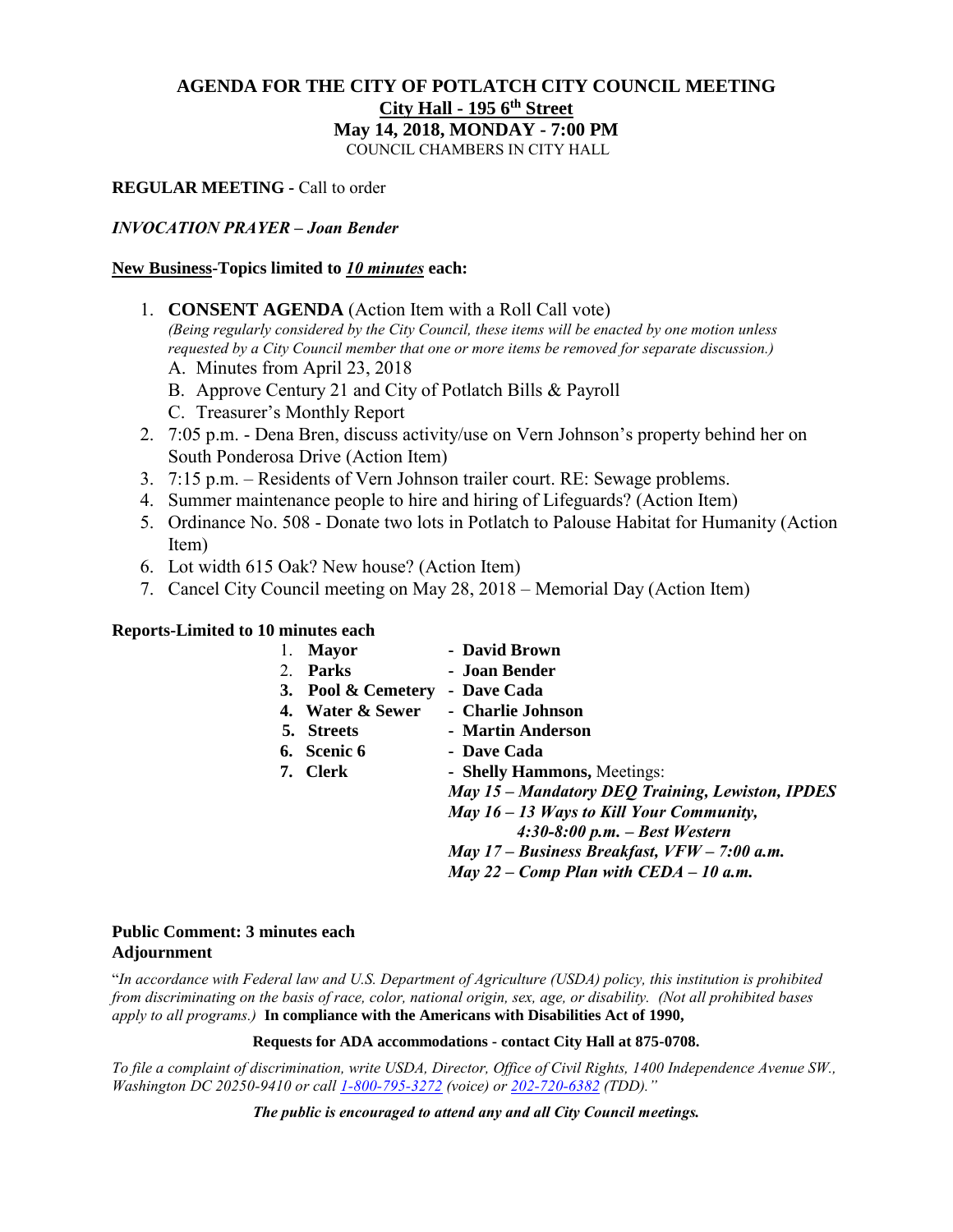**AGENDA FOR THE CITY OF POTLATCH CITY COUNCIL MEETING City Hall - 195 6th Street**

# **May 28, 2018 – CANCELLED**

# **For Memorial Day**

COUNCIL CHAMBERS IN CITY HALL

**REGULAR MEETING -** Call to order

*INVOCATION PRAYER –*

**New Business-Topics limited to** *10 minutes* **each:**

**Reports-Limited to 10 minutes each**

| 1. Mayor           | - David Brown     |
|--------------------|-------------------|
| 2. Parks           | - Joan Bender     |
| 3. Pool & Cemetery | - Dave Cada       |
| 4. Water & Sewer   | - Charlie Johnson |
| 5. Streets         | - Martin Anderson |

- -
	-
- **6. Scenic 6 Dave Cada**<br> **7. Cloub**
- **7. Clerk Shelly Hammons:**

#### **Adjournment**

*In accordance with Federal law and U.S. Department of Agriculture (USDA) policy, this institution is prohibited from discriminating on the basis of race, color, national origin, sex, age, or disability. (Not all prohibited bases apply to all programs.)* **In compliance with the Americans with Disabilities Act of 1990. Requests for ADA accommodations - contact City Hall at (208) 875-0708.***To file a complaint of discrimination, write USDA, Director, Office of Civil Rights, 1400 Independence Avenue SW, Washington DC 20250-9410 or call [1-800-795-](http://www.cityofnezperce.com/1-800-795-3272) [3272](http://www.cityofnezperce.com/1-800-795-3272) (voice) or [202-720-6382](http://www.cityofnezperce.com/202-720-6382) (TDD).*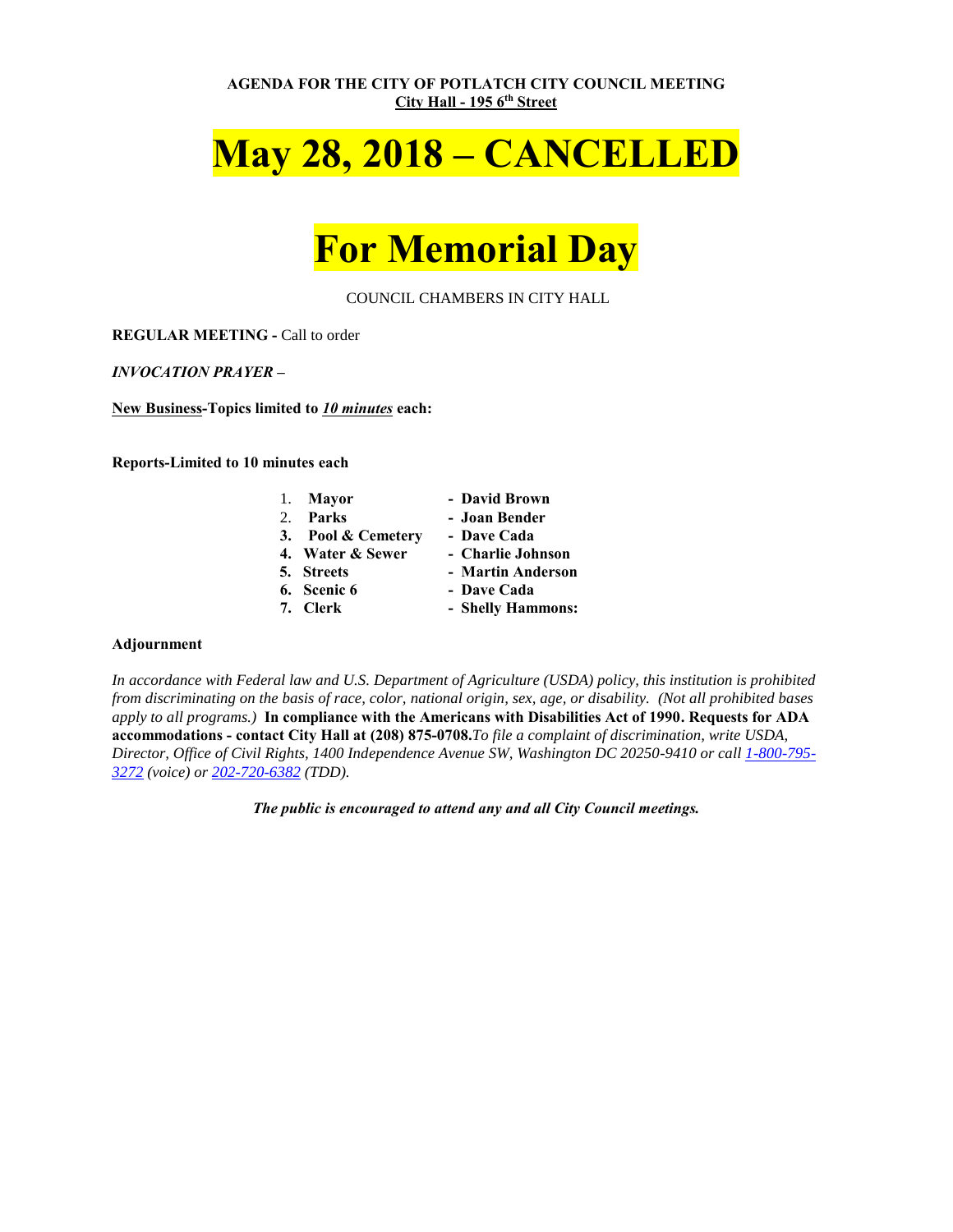# **AGENDA FOR THE CITY OF POTLATCH CITY COUNCIL MEETING City Hall - 195 6th Street June 11, 2018, MONDAY - 7:00 PM**

COUNCIL CHAMBERS IN CITY HALL

# **REGULAR MEETING -** Call to order

#### *INVOCATION PRAYER – Joan Bender*

#### **New Business-Topics limited to** *10 minutes* **each:**

1. **CONSENT AGENDA** (Action Item with a Roll Call vote)

*(Being regularly considered by the City Council, these items will be enacted by one motion unless requested by a City Council member that one or more items be removed for separate discussion.)*

- A. Minutes from May 14, 2018
- B. Approve Century 21 and City of Potlatch Bills & Payroll
- C. Treasurer's Monthly
- 2. Amy Manning III-A annual report
- 3. Nick Nicholson, FY16-17 Audit Review
- 4. Contract for Grant Administrator from CEDA for Splash Pad project (Action Item)
- 5. City pay for  $\frac{1}{2}$  of the mag oil for the WIMHPG parking lot and road? (Action Item)
- 6. Brandon & Jared Gieszelmann; Portogo Services. Purchased Tyson Koehn's porta-potty business & would like to contract with the City to dump their septic waste. (Action Item)
- 7. Brett and Amber Weber property agreement (Action Item)
- 8. Melissa Smith, report update on how the 6-12 After-School Program finished up the year.
- 9. Phase II TAP Grant Sidewalk Project. Go out to bid? (Action Item)
- 10. Phase III TAP Grant Sidewalk Project. (Action Item)
- 11. Mosquito spray at empty houses? (Action Item)
- 12. Sheriff's Skiles discuss Sheriff's contract (Action Item)

#### **Reports-Limited to 10 minutes each**

|  | 1. Mayor                       | - David Brown               |
|--|--------------------------------|-----------------------------|
|  | 2. Parks                       | - Joan Bender               |
|  | 3. Pool & Cemetery - Dave Cada |                             |
|  | 4. Water & Sewer               | - Charlie Johnson           |
|  | 5. Streets                     | - Martin Anderson           |
|  | 6. Scenic 6                    | - Dave Cada                 |
|  | 7. Clerk                       | - Shelly Hammons, Meetings: |

**Public Comment: 3 minutes each Adjournment**

"*In accordance with Federal law and U.S. Department of Agriculture (USDA) policy, this institution is prohibited from discriminating on the basis of race, color, national origin, sex, age, or disability. (Not all prohibited bases apply to all programs.)* **In compliance with the Americans with Disabilities Act of 1990,**

#### **Requests for ADA accommodations - contact City Hall at 875-0708.**

*To file a complaint of discrimination, write USDA, Director, Office of Civil Rights, 1400 Independence Avenue SW., Washington DC 20250-9410 or cal[l 1-800-795-3272](http://www.cityofnezperce.com/1-800-795-3272) (voice) or [202-720-6382](http://www.cityofnezperce.com/202-720-6382) (TDD)."*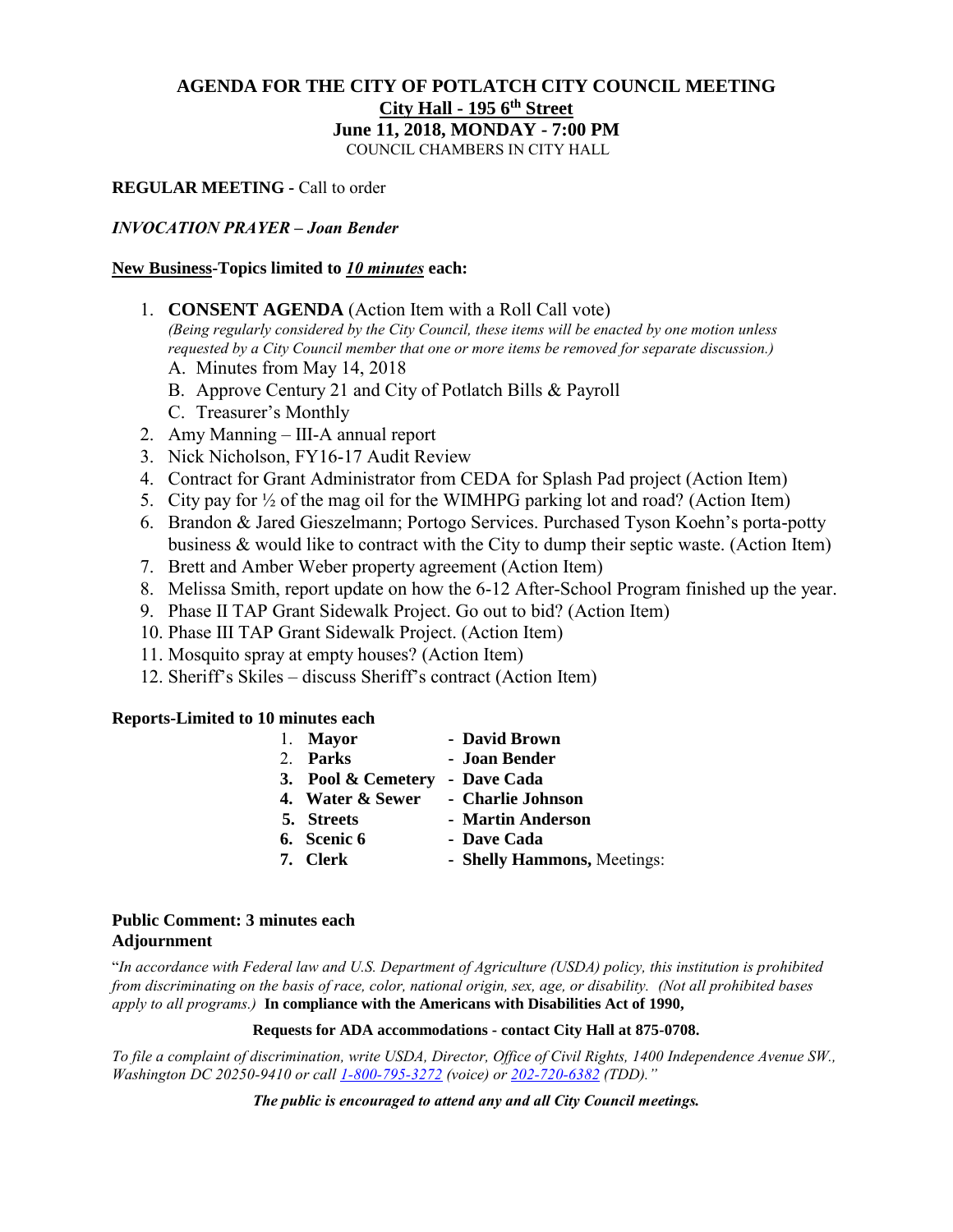# **AGENDA FOR THE CITY OF POTLATCH CITY COUNCIL MEETING City Hall - 195 6th Street June 25, 2018, MONDAY - 7:00 PM**

COUNCIL CHAMBERS IN CITY HALL

# **REGULAR MEETING -** Call to order

## *INVOCATION PRAYER – Joan Bender*

## **New Business-Topics limited to** *10 minutes* **each:**

1. **CONSENT AGENDA** (Action Item with a Roll Call vote)

*(Being regularly considered by the City Council, these items will be enacted by one motion unless requested by a City Council member that one or more items be removed for separate discussion.)*

- A. Minutes from June 11, 2018
- B. Approve Century 21 bills and payroll and City of Potlatch Bills
- C. Treasurer's Monthly
- 2. Paul DeWolfe, PE and Christine Frei, CEDA Paul will present cost analysis for highspeed internet in Potlatch.
- 3. Resolution designating a Records Custodian for each City department and an alternate that will respond to Public Records requests and providing an effective date. (Action Item with Roll Call vote - Senate Bill 1274 – effective July 1, 2018)
- 4. Caylee Richmond would like to have a pre-school in the building at Larch and Highway  $6$  (240  $6<sup>th</sup>$  Street, old realty office). Pre-school would have a morning session (3 hours) and afternoon session (3 hours). Mrs. Richmond needs a letter from the City stating that the Pre-School has been approved by the City Council. (Action Item)
- 5. Potlatch Senior Center (Action Item)
- 6. Sheriff Skiles discuss contract with Sheriff's office. (Action Item)
- 7. Tom Andres will have surgery on Thursday, June 28, 2018 (Action Item)

## **Reports-Limited to 10 minutes each**

|  | 1. Mayor           | - David Brown               |
|--|--------------------|-----------------------------|
|  | 2. Parks           | - Joan Bender               |
|  | 3. Pool & Cemetery | - Dave Cada                 |
|  | 4. Water & Sewer   | - Charlie Johnson           |
|  | 5. Streets         | - Martin Anderson           |
|  | 6. Scenic 6        | - Dave Cada                 |
|  | 7. Clerk           | - Shelly Hammons, Meetings: |

# **Public Comment: 3 minutes each Adjournment**

"*In accordance with Federal law and U.S. Department of Agriculture (USDA) policy, this institution is prohibited from discriminating on the basis of race, color, national origin, sex, age, or disability. (Not all prohibited bases apply to all programs.)* **In compliance with the Americans with Disabilities Act of 1990,**

#### **Requests for ADA accommodations - contact City Hall at 875-0708.**

*To file a complaint of discrimination, write USDA, Director, Office of Civil Rights, 1400 Independence Avenue SW., Washington DC 20250-9410 or cal[l 1-800-795-3272](http://www.cityofnezperce.com/1-800-795-3272) (voice) or [202-720-6382](http://www.cityofnezperce.com/202-720-6382) (TDD)."*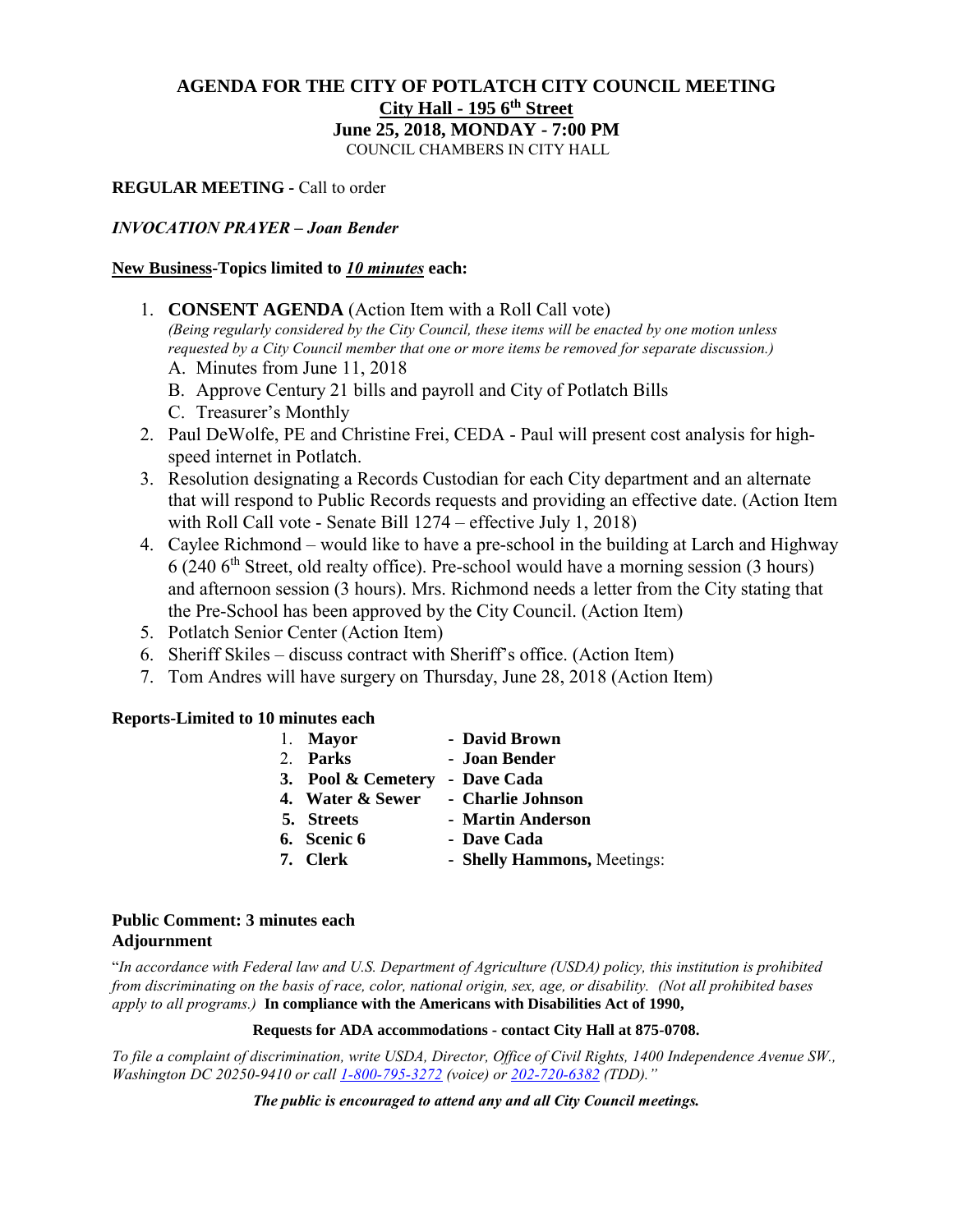# **AGENDA FOR THE CITY OF POTLATCH CITY COUNCIL MEETING City Hall - 195 6th Street July 9, 2018, MONDAY - 7:00 PM**

COUNCIL CHAMBERS IN CITY HALL

**REGULAR MEETING -** Call to order

## *INVOCATION PRAYER – Joan Bender*

# **New Business-Topics limited to** *10 minutes* **each:**

1. **CONSENT AGENDA** (Action Item with a Roll Call vote)

*(Being regularly considered by the City Council, these items will be enacted by one motion unless requested by a City Council member that one or more items be removed for separate discussion.)*

- A. Minutes from June 25, 2018
- B. Approve Century 21 bills and payroll and City of Potlatch bills and payroll for May
- C. Treasurer's Monthly
- **2. RECOMMENDATIONS FROM PLANNING & ZONING ON:**
	- *1. Annexation of 10 acres and zoning (Action Item with Roll Call Vote)*
	- *2. Re-zoning of Montgomery Enterprises LLC (Action Item with Roll Call Vote)*
- **3. AMEND THE FY17-18 BUDGET (Action Item with Roll Call Vote)**
- **4. APPROVE/DENY Ordinance 509 (Action Item with Roll Call Vote)**
- **5. SHARON MONTGOMERY,** there is a ditch in front of her house that is dangerous
- **6. KARIN JOHNSON -** *Awarded Idaho Native Plant Society grant for \$750*

**Reports-Limited to 10 minutes each**

|  | 1. Mayor           | - David Brown               |
|--|--------------------|-----------------------------|
|  | 2. Parks           | - Joan Bender               |
|  | 3. Pool & Cemetery | - Dave Cada                 |
|  | 4. Water & Sewer   | - Charlie Johnson           |
|  | 5. Streets         | - Martin Anderson           |
|  | 6. Scenic 6        | - Dave Cada                 |
|  | 7. Clerk           | - Shelly Hammons, Meetings: |
|  |                    |                             |

## **Public Comment: 3 minutes each Adjournment**

"*In accordance with Federal law and U.S. Department of Agriculture (USDA) policy, this institution is prohibited from discriminating on the basis of race, color, national origin, sex, age, or disability. (Not all prohibited bases apply to all programs.)* **In compliance with the Americans with Disabilities Act of 1990,**

#### **Requests for ADA accommodations - contact City Hall at 875-0708.**

*To file a complaint of discrimination, write USDA, Director, Office of Civil Rights, 1400 Independence Avenue SW., Washington DC 20250-9410 or cal[l 1-800-795-3272](http://www.cityofnezperce.com/1-800-795-3272) (voice) or [202-720-6382](http://www.cityofnezperce.com/202-720-6382) (TDD)."*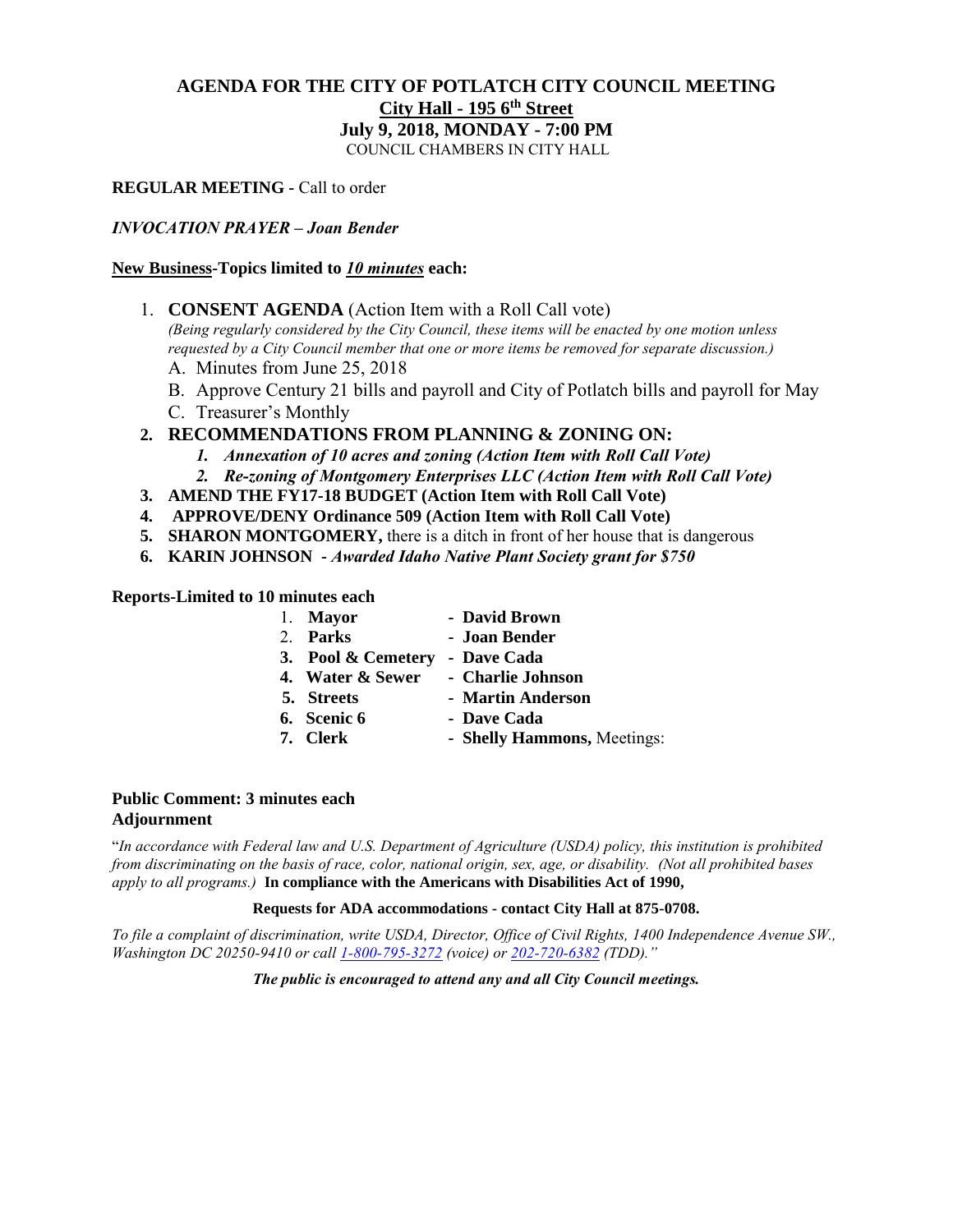# **AGENDA FOR THE CITY OF POTLATCH CITY COUNCIL MEETING City Hall - 195 6th Street July 23, 2018, MONDAY - 7:00 PM**

COUNCIL CHAMBERS IN CITY HALL

**REGULAR MEETING -** Call to order

# *INVOCATION PRAYER – Joan Bender*

#### **New Business-Topics limited to** *10 minutes* **each:**

1. **CONSENT AGENDA** (Action Item with a Roll Call vote)

*(Being regularly considered by the City Council, these items will be enacted by one motion unless requested by a City Council member that one or more items be removed for separate discussion.)*

- A. Minutes from July 9, 2018
- B. Approve Century 21 bills and payroll and City of Potlatch bills and payroll for June 2018
- *2.* **KURT COCHRANE & JACKIE McCAULEY, (Action Item)** 727 Pine & 725 Pine owners of the duplex. *Ordinance No. 444…….The property owner shall be responsible for all payments of the city utility bills. Bills shall be sent to the owner. Bills will not be sent to a tenant unless a form is signed by the owner indicating the owner will remain responsible for payment of bills, etc………*
- *3.* **INDIVIDUAL GARBAGE FOR EVERY APARTMENT? (Action Item)**
- **4. MONTGOMERY ENTERPRISES LLC RE-ZONE APPLICATION. OPEN FOR PUBLIC COMMENT. (Action Item)**

**Reports-Limited to 10 minutes each**

|    | <b>Mayor</b>       | - David Brown                                      |
|----|--------------------|----------------------------------------------------|
| 2. | Parks              | - Joan Bender                                      |
|    | 3. Pool & Cemetery | - Dave Cada                                        |
|    | 4. Water & Sewer   | - Charlie Johnson                                  |
|    | 5. Streets         | - Martin Anderson                                  |
|    | 6. Scenic 6        | - Dave Cada                                        |
|    | 7. Clerk           | - Shelly Hammons, <i>Three Public Hearings:</i>    |
|    |                    | August 13: 5:30 p.m. – Montgomery Re-zone          |
|    |                    | August 13: 6:00 p.m. – Annexation of 10 acres      |
|    |                    | August 13: 6:30 p.m. - Proposed Budget for FY18-19 |
|    |                    | **FY17-18 3rd Quarterly Report was posted on the   |
|    |                    | City's website on $7/20/2018$                      |
|    |                    |                                                    |

## **Public Comment: 3 minutes each**

#### **Adjournment**

"*In accordance with Federal law and U.S. Department of Agriculture (USDA) policy, this institution is prohibited from discriminating on the basis of race, color, national origin, sex, age, or disability. (Not all prohibited bases apply to all programs.)* **In compliance with the Americans with Disabilities Act of 1990,**

#### **Requests for ADA accommodations - contact City Hall at 875-0708.**

*To file a complaint of discrimination, write USDA, Director, Office of Civil Rights, 1400 Independence Avenue SW., Washington DC 20250-9410 or cal[l 1-800-795-3272](http://www.cityofnezperce.com/1-800-795-3272) (voice) or [202-720-6382](http://www.cityofnezperce.com/202-720-6382) (TDD)."*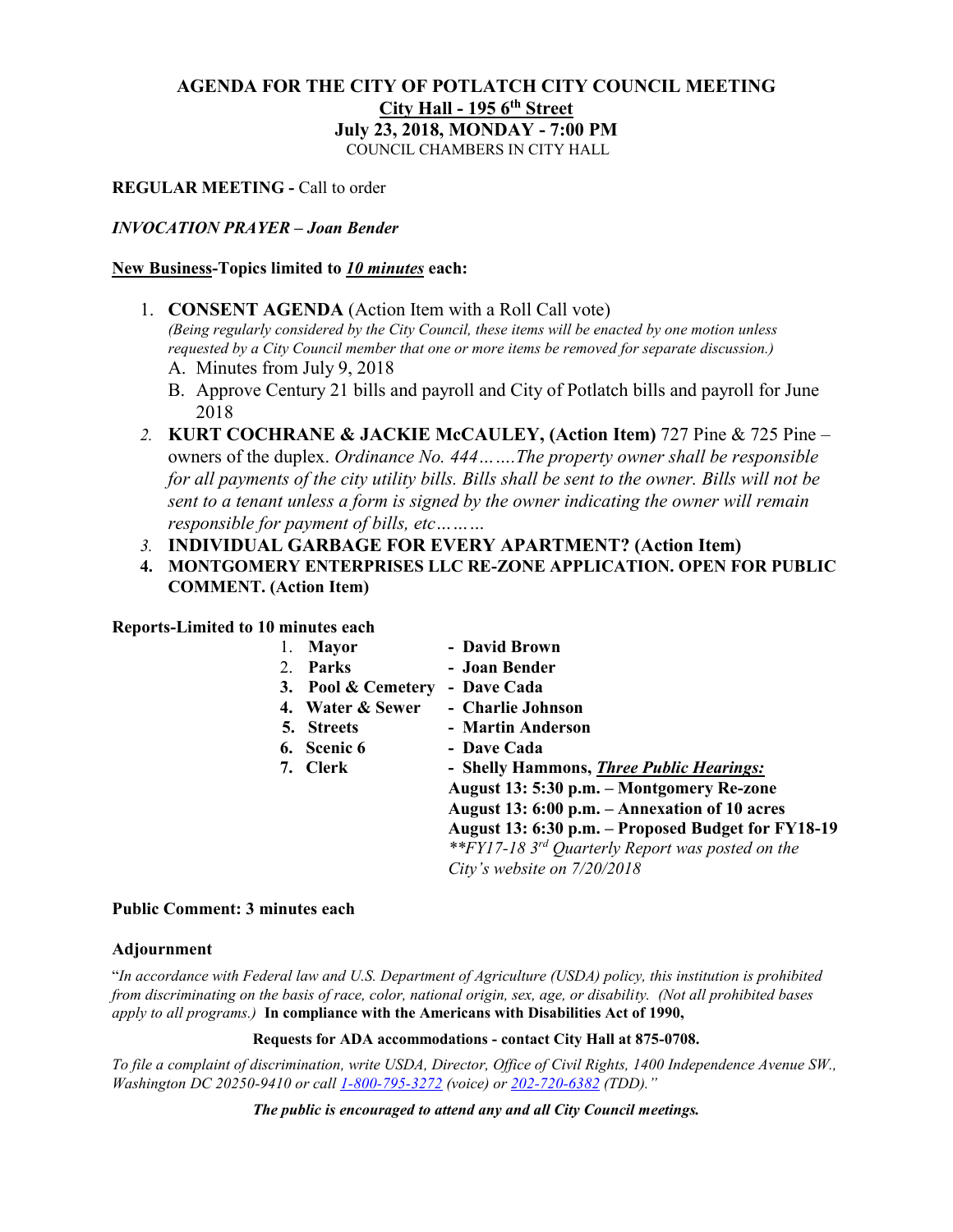# **AGENDA FOR THE CITY OF POTLATCH CITY COUNCIL MEETING City Hall - 195 6th Street August 13, 2018, MONDAY - 7:00 PM**

COUNCIL CHAMBERS IN CITY HALL

# **REGULAR MEETING -** Call to order

#### *INVOCATION PRAYER – Joan Bender*

#### **New Business-Topics limited to** *10 minutes* **each:**

**1. CONSENT AGENDA (Action Item with a Roll Call vote)**

*(Being regularly considered by the City Council, these items will be enacted by one motion unless requested by a City Council member that one or more items be removed for separate discussion.)*

- A. Minutes from July 23, 2018
- B. Approve Century 21 bills and payroll and City of Potlatch bills and payroll for July 2018*option and Approval of Fiscal Year 2018-2019 Proposed Budget*
- **2. Adoption and Approval of the Proposed Budget for FY2018-2019 (Action Item with Roll Call vote)**
- **3. Ordinance No. 510 – Annex 10 acres into Potlatch and leave zoning Industrial? (Action Item with Roll Call Vote)**
- **4. Ordinance No. 511 – Rezone for Montgomery Enterprises LLC (Action Item with Roll Call vote)**
- **5. Ordinance No. 512 – Appropriations Ordinance for FY2018-2019 (Action Item with Roll Call vote)**
- **6. Renew contract with City Attorney, Herrington & Associates, PLLC? (Action Item with Roll Call vote)**
- **7. Mayor sign Quitclaim Deed for Brett & Amber Weber? (Action Item with Roll Call vote)**
- **8. Ike Carpenter getting rid of ground squirrels in park? (Action Item)**

**Reports-Limited to 10 minutes each**

|  | 1. Mayor                       | - David Brown                                             |
|--|--------------------------------|-----------------------------------------------------------|
|  | 2. Parks                       | - Joan Bender                                             |
|  | 3. Pool & Cemetery - Dave Cada |                                                           |
|  | 4. Water & Sewer               | - Charlie Johnson                                         |
|  | 5. Streets                     | - Martin Anderson                                         |
|  | 6. Scenic 6                    | - Dave Cada                                               |
|  | 7. Clerk                       | - Shelly Hammons,                                         |
|  |                                | August 14, 6 p.m.: Meet with CEDA and P & $Z$ – Comp Plan |

#### **Public Comment: 3 minutes each**

#### **Adjournment**

"*In accordance with Federal law and U.S. Department of Agriculture (USDA) policy, this institution is prohibited from discriminating on the basis of race, color, national origin, sex, age, or disability. (Not all prohibited bases apply to all programs.)* **In compliance with the Americans with Disabilities Act of 1990,**

#### **Requests for ADA accommodations - contact City Hall at 875-0708.**

*To file a complaint of discrimination, write USDA, Director, Office of Civil Rights, 1400 Independence Avenue SW., Washington DC 20250-9410 or cal[l 1-800-795-3272](http://www.cityofnezperce.com/1-800-795-3272) (voice) or [202-720-6382](http://www.cityofnezperce.com/202-720-6382) (TDD)."*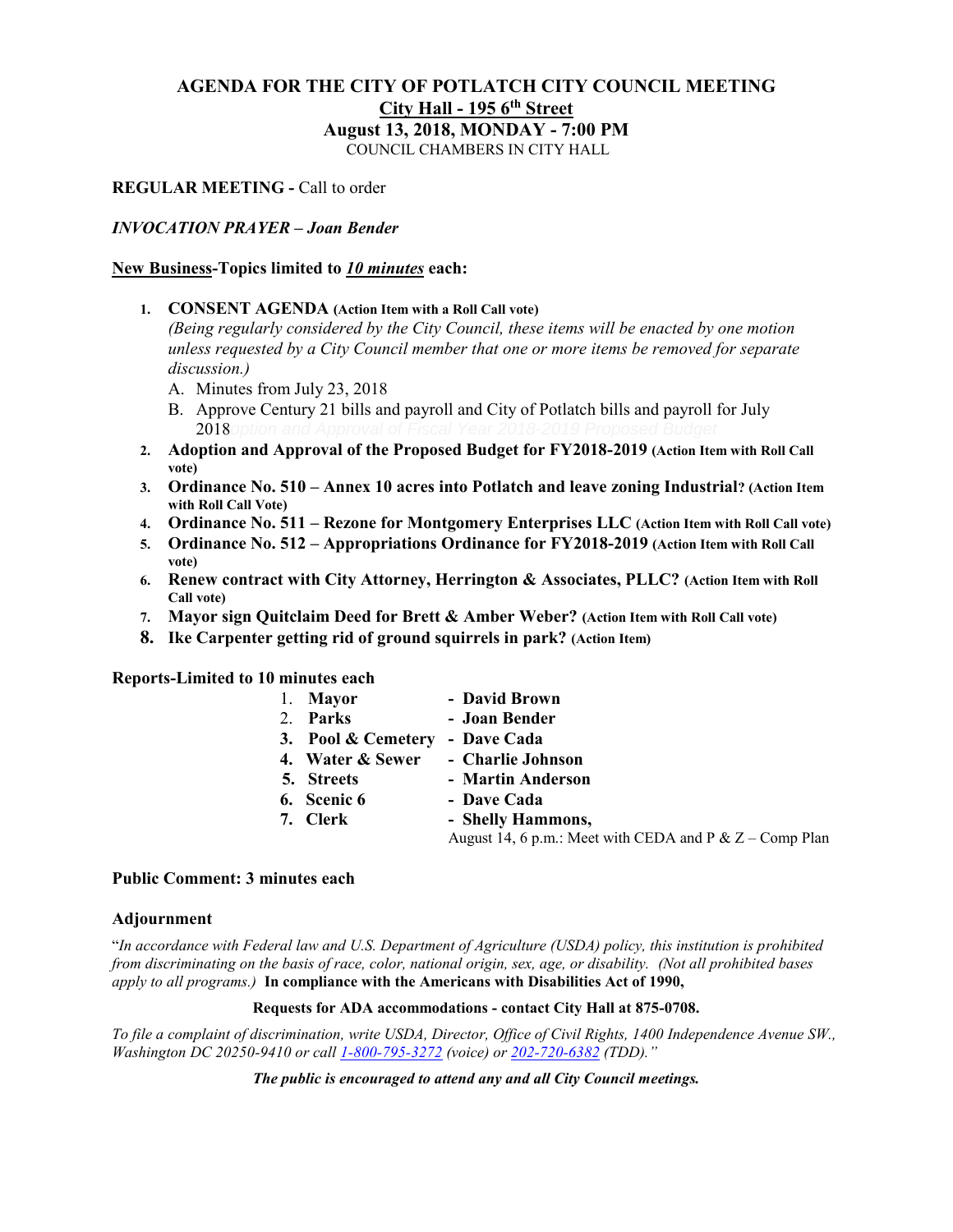# **AGENDA FOR THE CITY OF POTLATCH CITY COUNCIL MEETING City Hall - 195 6th Street August 27, 2018, MONDAY - 7:00 PM**

COUNCIL CHAMBERS IN CITY HALL

# **REGULAR MEETING -** Call to order

#### *INVOCATION PRAYER – Joan Bender*

#### **New Business-Topics limited to** *10 minutes* **each:**

*1.* **CONSENT AGENDA** *(Action Item with a Roll Call vote)*

*(Being regularly considered by the City Council, these items will be enacted by one motion unless requested by a City Council member that one or more items be removed for separate discussion.)*

- A. Minutes from August 13, 2018
- B. Approve Century 21 bills and payroll and City of Potlatch bills
- 2. **Seth and Shari Carnahan. Seth would like to build a garden in the Scenic 6 Park for his Eagle Scout Project.** *(Action Item)*
- **3. Change to garbage/recycling collection starting in September**
- *4.* **Washer/Dryer for RV Park?** *(Action Item)*
- **5. Drinking Water Reservoir was cleaned and inspected on 8/2/2018**
- **6. Road across Scenic 6 Park?** *(Action Item)*
- *7.* **Resolution 2018-08-27 – FY2018-2019 Rates/Fees & Rate/Fees Increases** *(Action Item)*
- *8.* **State of Idaho vs. Scott Arnold Cahill. Mayor sign document?** *(Action Item)*

**Reports-Limited to 10 minutes each**

| 1. | <b>Mayor</b>       | - David Brown                                         |
|----|--------------------|-------------------------------------------------------|
| 2. | Parks              | - Joan Bender                                         |
|    | 3. Pool & Cemetery | - Dave Cada                                           |
|    | 4. Water & Sewer   | - Charlie Johnson                                     |
|    | 5. Streets         | - Martin Anderson                                     |
|    | 6. Scenic 6        | - Dave Cada                                           |
|    | 7. Clerk           | - Shelly Hammons,                                     |
|    |                    | PUBLIC HEARING: SEPT. 10, 2018, 6:30 p.m.             |
|    |                    | <b>COMPREHENSIVE PLAN HEARING</b>                     |
|    |                    | <b>LHTAC Grant information meeting: Oct. 10, 2018</b> |
|    |                    | Moscow City Hall, 7:30-10:30 a.m.                     |
|    |                    |                                                       |

#### **Public Comment: 3 minutes each**

#### **Adjournment**

"*In accordance with Federal law and U.S. Department of Agriculture (USDA) policy, this institution is prohibited from discriminating on the basis of race, color, national origin, sex, age, or disability. (Not all prohibited bases apply to all programs.)* **In compliance with the Americans with Disabilities Act of 1990,**

#### **Requests for ADA accommodations - contact City Hall at 875-0708.**

*To file a complaint of discrimination, write USDA, Director, Office of Civil Rights, 1400 Independence Avenue SW., Washington DC 20250-9410 or cal[l 1-800-795-3272](http://www.cityofnezperce.com/1-800-795-3272) (voice) or [202-720-6382](http://www.cityofnezperce.com/202-720-6382) (TDD)."*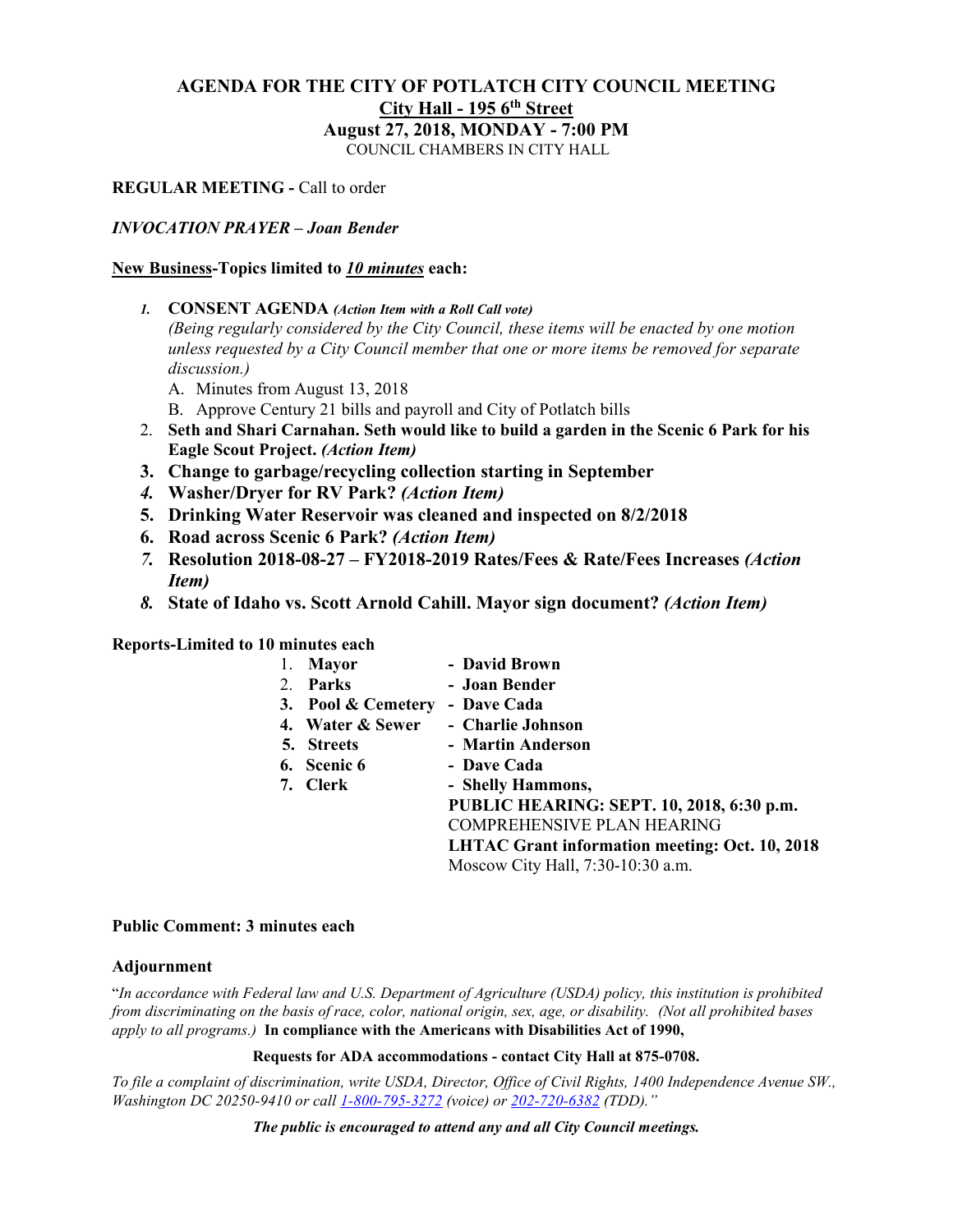# **AGENDA FOR THE CITY OF POTLATCH CITY COUNCIL MEETING City Hall - 195 6th Street September 10, 2018, MONDAY - 7:00 PM**

COUNCIL CHAMBERS IN CITY HALL

# **REGULAR MEETING -** Call to order

#### *INVOCATION PRAYER – Joan Bender*

#### **New Business-Topics limited to** *10 minutes* **each:**

*1.* **CONSENT AGENDA** *(Action Item with a Roll Call vote)*

*(Being regularly considered by the City Council, these items will be enacted by one motion unless requested by a City Council member that one or more items be removed for separate discussion.)*

- A. Minutes from August 27, 2018
- B. Approve Century 21 bills and payroll and City of Potlatch bills and payroll

# **2. ADOPT CITY'S NEW ZONING MAP (Action Item)**

## **3. CORRECTION QUIT CLAIM DEED FOR BRETT AND AMBER WEBER**

# **4. GO TO SCENIC 6 PARK AND LOOK AT WHERE THE ROAD AND PARKING LOT WILL GO.**

## **Reports-Limited to 10 minutes each**

| <b>Mayor</b>       | - David Brown                                         |
|--------------------|-------------------------------------------------------|
| 2. Parks           | - Joan Bender                                         |
| 3. Pool & Cemetery | - Dave Cada                                           |
| 4. Water & Sewer   | - Charlie Johnson                                     |
| 5. Streets         | - Martin Anderson                                     |
| 6. Scenic 6        | - Dave Cada                                           |
| 7. Clerk           | - Shelly Hammons, PUBLIC HEARINGS: Sept. 24           |
|                    | $6:00$ p.m. $-$ P&Z Public Hearing $-$ Comp Plan      |
|                    | 6:30 p.m. – Council Public Hearing – Comp Plan        |
|                    | <b>LHTAC Grant information meeting: Oct. 10, 2018</b> |
|                    | Moscow City Hall, 7:30-10:30 a.m.                     |
|                    | ID PARKS & REC - Oct. 25, Lewiston, 9-Noon            |

## **Public Comment: 3 minutes each**

#### **Adjournment**

"*In accordance with Federal law and U.S. Department of Agriculture (USDA) policy, this institution is prohibited from discriminating on the basis of race, color, national origin, sex, age, or disability. (Not all prohibited bases apply to all programs.)* **In compliance with the Americans with Disabilities Act of 1990,**

#### **Requests for ADA accommodations - contact City Hall at (208) 875-0708.**

*To file a complaint of discrimination, write USDA, Director, Office of Civil Rights, 1400 Independence Avenue SW., Washington DC 20250-9410 or cal[l 1-800-795-3272](http://www.cityofnezperce.com/1-800-795-3272) (voice) or [202-720-6382](http://www.cityofnezperce.com/202-720-6382) (TDD)."*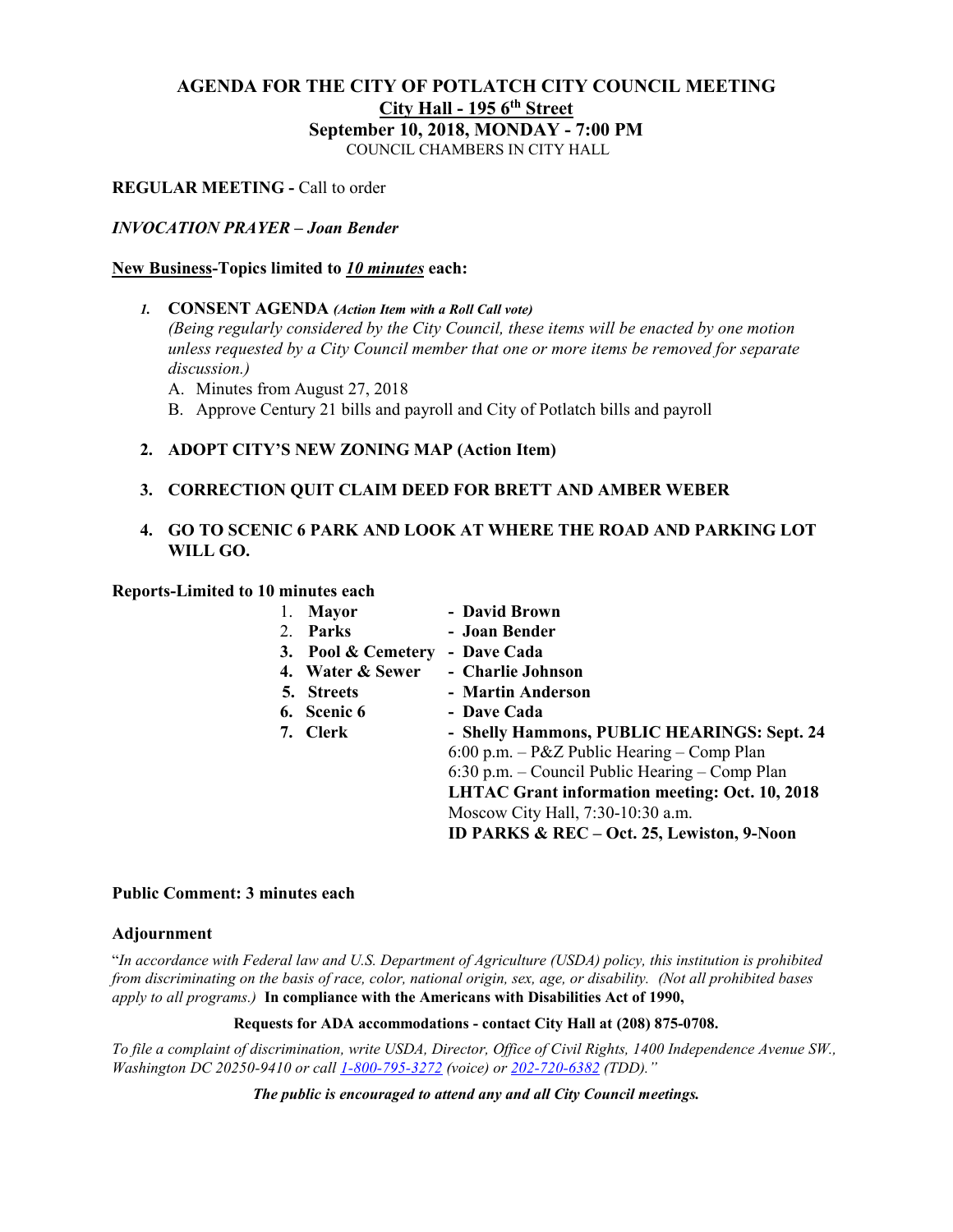# **AGENDA FOR THE CITY OF POTLATCH CITY COUNCIL MEETING City Hall - 195 6th Street September 24, 2018, MONDAY - 7:00 PM**

COUNCIL CHAMBERS IN CITY HALL

**REGULAR MEETING -** Call to order

## *INVOCATION PRAYER – Joan Bender*

#### **New Business-Topics limited to** *10 minutes* **each:**

*1.* **CONSENT AGENDA** *(Action Item with a Roll Call vote)*

*(Being regularly considered by the City Council, these items will be enacted by one motion unless requested by a City Council member that one or more items be removed for separate discussion.)*

- A. Minutes from September 10, 2018
- B. Approve Century 21 bills and payroll and City of Potlatch bills and payroll for August

# **2. RAIN GUTTERS FOR SCENIC 6 DEPOT?** *(Action Item)*

- **3. ADOPT NEW COMPREHENSIVE PLAN AND ZONING MAP IN RESOLUTION No. 2018-09-24?** *(Action Item)*
- *4.* **ADOPT NEW LATAH COUNTY SHERIFF'S AGREEMENT?** *(Action Item)*

## **Reports-Limited to 10 minutes each**

|    | <b>Mayor</b>       | - David Brown                               |
|----|--------------------|---------------------------------------------|
| 2. | Parks              | - Joan Bender                               |
|    | 3. Pool & Cemetery | - Dave Cada                                 |
|    | 4. Water & Sewer   | - Charlie Johnson                           |
|    | 5. Streets         | - Martin Anderson                           |
|    | 6. Scenic 6        | - Dave Cada                                 |
|    | 7. Clerk           | - Shelly Hammons:                           |
|    |                    | Sept. 28 – Potlatch Library – 3:30 p.m.     |
|    |                    | ***Shared Community space                   |
|    |                    | Oct. 10 - LHTAC Grant information meeting   |
|    |                    | ***Moscow City Hall, 7:30-10:30 a.m.        |
|    |                    | Oct. 16 - PRIMA – Coeur d'Alene – 8:30-4    |
|    |                    | Oct. 25 - ID PARKS & REC – Lewiston, 9-Noon |

#### **Public Comment: 3 minutes each**

#### **Adjournment**

*In accordance with Federal law and U.S. Department of Agriculture (USDA) policy, this institution is prohibited from discriminating on the basis of race, color, national origin, sex, age, or disability. (Not all prohibited bases apply to all programs.)* **In compliance with the Americans with Disabilities Act of 1990.**

#### **Requests for ADA accommodations - contact City Hall at (208) 875-0708.**

*To file a complaint of discrimination, write USDA, Director, Office of Civil Rights, 1400 Independence Avenue SW, Washington DC 20250-9410 or cal[l 1-800-795-3272](http://www.cityofnezperce.com/1-800-795-3272) (voice) or [202-720-6382](http://www.cityofnezperce.com/202-720-6382) (TDD).*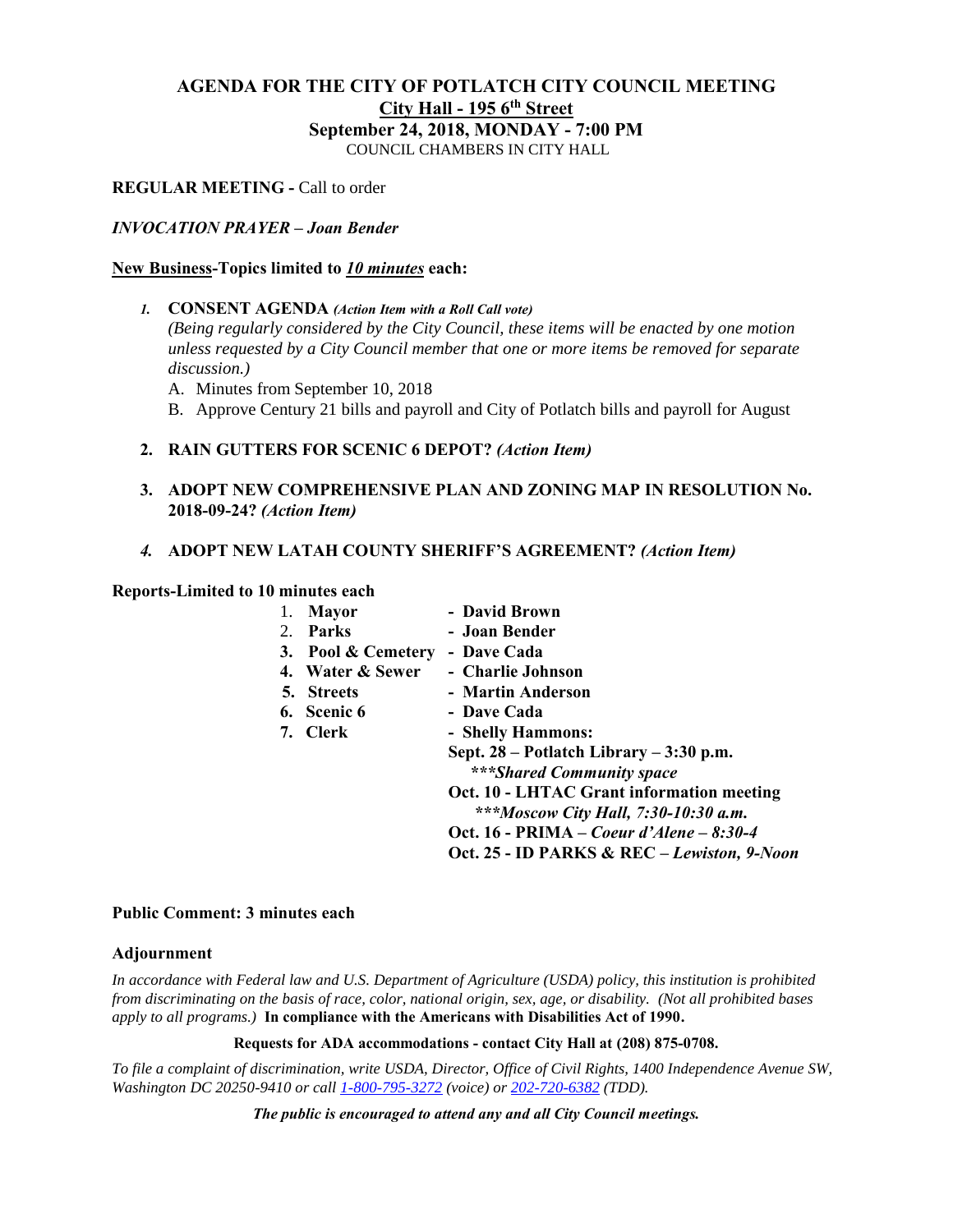# **AGENDA FOR THE CITY OF POTLATCH CITY COUNCIL MEETING City Hall - 195 6th Street October 8, 2018, MONDAY - 7:00 PM**

COUNCIL CHAMBERS IN CITY HALL

## **REGULAR MEETING -** Call to order

#### *INVOCATION PRAYER – Joan Bender*

#### **New Business-Topics limited to** *10 minutes* **each:**

- *1.* **CONSENT AGENDA** *(Action Item with a Roll Call vote) (Being regularly considered by the City Council, these items will be enacted by one motion unless requested by a City Council member that one or more items be removed for separate discussion.)*
	- A. Minutes from September 24, 2018
	- B. Approve Century 21 bills and payroll and City of Potlatch bills and payroll
- *2.* **IKE CARPENTER - \$15.00 PER CAPTURED GROUND SQUIRREL IN SCENIC 6 PARK?** *(Action Item)*
- *3.* **ICRMP INSURANCE FOR FY 2018-2019, begins October 1, 2018. Cost for one year: \$14,193. Sign Terrorism Rejection form? Review coverage.** *(Action Item)*
- *4.* **SALIE ANDERSON, ROAD ACROSS THE SCENIC 6 PARK.** *(Action Item)*
- *5.* **QUOTE ON SNOW PLOW BLADE.** *(Action Item)*

**Reports-Limited to 10 minutes each**

| 1. | <b>Mayor</b>       | - David Brown                               |
|----|--------------------|---------------------------------------------|
| 2. | <b>Parks</b>       | - Joan Bender                               |
|    | 3. Pool & Cemetery | - Dave Cada                                 |
|    | 4. Water & Sewer   | - Charlie Johnson                           |
|    | 5. Streets         | - Martin Anderson                           |
|    | 6. Scenic 6        | - Dave Cada                                 |
|    | 7. Clerk           | - Shelly Hammons:                           |
|    |                    | Oct. 10 - LHTAC Grant information meeting   |
|    |                    | ***Moscow City Hall, 7:30-10:30 a.m.        |
|    |                    | Oct. 16 - PRIMA – Coeur d'Alene – 8:30-4    |
|    |                    | Oct. 25 - ID PARKS & REC – Lewiston, 9-Noon |
|    |                    | Nov. 8 - AIC H2O ACADEMY - LEWISTON, 8:30-5 |
|    | minutes each       |                                             |

#### **Public Comment: 3 minutes each Adjournment**

*In accordance with Federal law and U.S. Department of Agriculture (USDA) policy, this institution is prohibited from discriminating on the basis of race, color, national origin, sex, age, or disability. (Not all prohibited bases apply to all programs.)* **In compliance with the Americans with Disabilities Act of 1990. Requests for ADA accommodations - contact City Hall at (208) 875-0708.***To file a complaint of discrimination, write USDA, Director, Office of Civil Rights, 1400 Independence Avenue SW, Washington DC 20250-9410 or call [1-800-795-](http://www.cityofnezperce.com/1-800-795-3272) [3272](http://www.cityofnezperce.com/1-800-795-3272) (voice) or [202-720-6382](http://www.cityofnezperce.com/202-720-6382) (TDD).*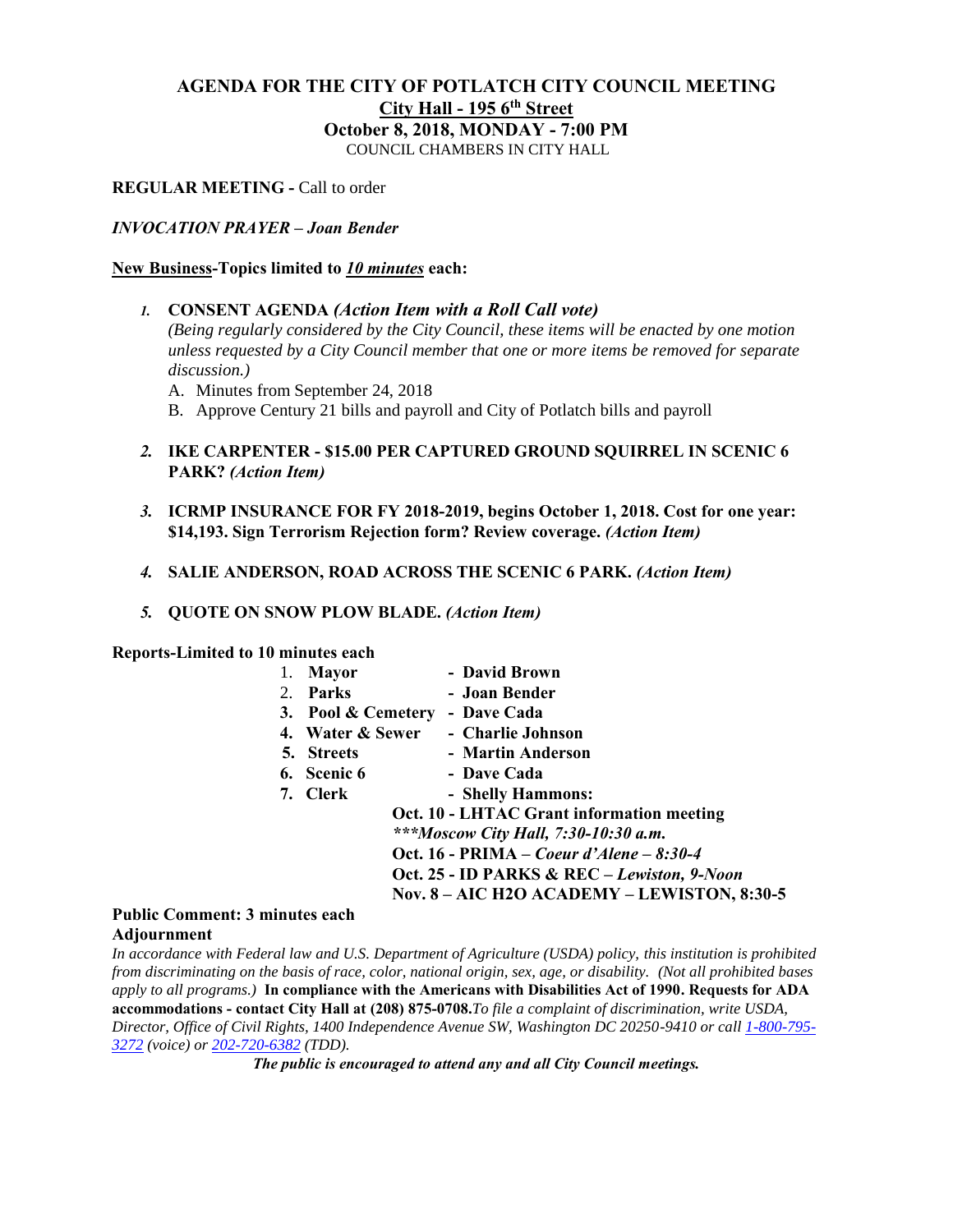#### **AGENDA FOR THE CITY OF POTLATCH CITY COUNCIL MEETING City Hall - 195 6th Street October 22, 2018, MONDAY - 7:00 PM** COUNCIL CHAMBERS IN CITY HALL

#### **REGULAR MEETING -** Call to order

#### *INVOCATION PRAYER – Joan Bender*

#### **New Business-Topics limited to** *10 minutes* **each:**

- *1.* **CONSENT AGENDA** *(Action Item with a Roll Call vote) (Being regularly considered by the City Council, these items will be enacted by one motion unless requested by a City Council member that one or more items be removed for separate discussion.)* A. Minutes from October 8, 2018
	- B. Approve Century 21 bills and payroll and City of Potlatch bills and payroll
- *2.* **ITD TAP Grant Award Letter dated 10/1/2018 – Phase III Sidewalk Project. \$60,037 for design/project development and \$472,792 for construction. Scheduled for Federal FY2020.**
- *3.* **QUOTE ON SNOW PLOW BLADE.** *(Action Item)*
- *4.* **CITY CELEBRATE "FALSE ARMASTIS DAY" ON NOV. 8? Have a ceremony in the Scenic 6 Park on Nov. 8: Bonfire, read the names of those killed in World War I. Have the Historical Society, VFW, School, City all be involved in this ceremony? Put in CIA?** *(Action Item)*
- *5.* **SIGN THE STATE/LOCAL AGREEMENT (DESIGN & CONSTRUCTION) – PROJECT No. A022(047), POTLATCH SIDEWALK ENHANCEMENT, PHASE III, LATAH COUNTY, KEY NO. 22047.** *(Action Item)*
- *6.* **ADOPT RESOLUTION NO. 2018-10-22 – AGREEMENT STATING OBLIGATIONS OF THE STATE AND THE CITY OF POTLATCH, FOR DEVELOPMENT AND CONSTRUCTION OF POLTATCH SIDEWALK ENHANCEMENT, PHASE III***. (Action Item)*
- *7.* **LHTAC ROAD & STREET GRANT OPPORTUNITIES***. (Action Item)*

**Reports-Limited to 10 minutes each**

| 1.           | <b>Mayor</b>       | - David Brown                               |
|--------------|--------------------|---------------------------------------------|
| 2.           | Parks              | - Joan Bender                               |
|              | 3. Pool & Cemetery | - Dave Cada                                 |
|              | 4. Water & Sewer   | - Charlie Johnson                           |
|              | 5. Streets         | - Martin Anderson                           |
|              | 6. Scenic 6        | - Dave Cada                                 |
|              | 7. Clerk           | - Shelly Hammons:                           |
|              |                    | Oct. 25 - ID PARKS & REC - Lewiston, 9-Noon |
|              |                    | Nov. 8 – AIC H2O ACADEMY – LEWISTON, 8:30-5 |
| duutoo oo ah |                    |                                             |

#### **Public Comment: 3 minutes each Adjournment**

*In accordance with Federal law and U.S. Department of Agriculture (USDA) policy, this institution is prohibited from discriminating on the basis of race, color, national origin, sex, age, or disability. (Not all prohibited bases apply to all programs.)* **In compliance with the Americans with Disabilities Act of 1990. Requests for ADA accommodations - contact City Hall at (208) 875-0708.***To file a complaint of discrimination, write USDA, Director, Office of Civil Rights, 1400 Independence Avenue SW, Washington DC 20250-9410 or call [1-800-795-](http://www.cityofnezperce.com/1-800-795-3272) [3272](http://www.cityofnezperce.com/1-800-795-3272) (voice) or [202-720-6382](http://www.cityofnezperce.com/202-720-6382) (TDD).*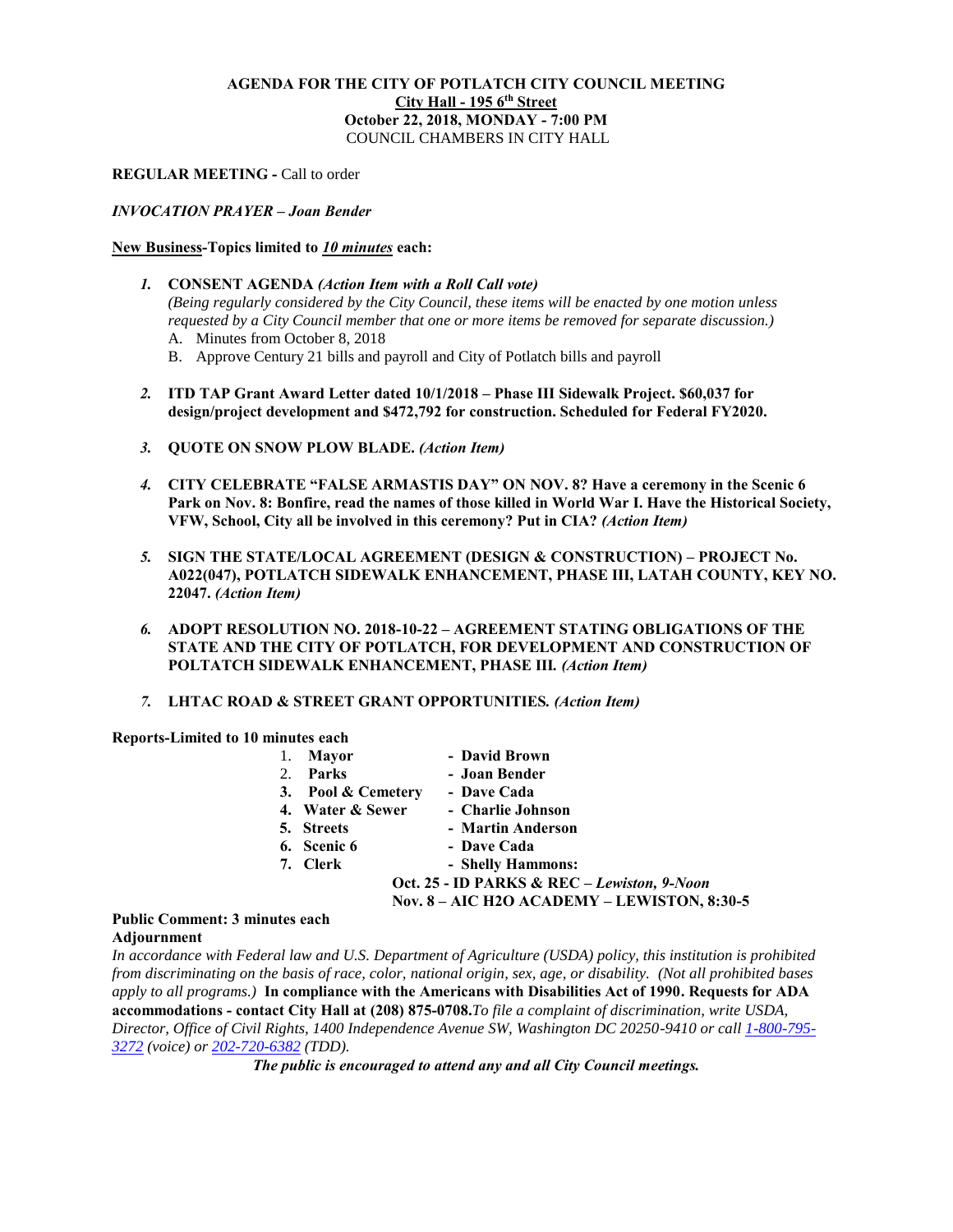**AGENDA FOR THE CITY OF POTLATCH CITY COUNCIL MEETING City Hall - 195 6th Street**

# **November 12, 2018 – CANCELLED**

# **IN HONOR OF VETERANS DAY**

COUNCIL CHAMBERS IN CITY HALL

**REGULAR MEETING -** Call to order

*INVOCATION PRAYER –*

**New Business-Topics limited to** *10 minutes* **each:**

**Reports-Limited to 10 minutes each**

|   | 1. Mayor | - David Brown |
|---|----------|---------------|
| - |          |               |

- 2. **Parks Joan Bender**
- **3. Pool & Cemetery Dave Cada**
- **4. Water & Sewer Charlie Johnson**
- **5. Streets Martin Anderson**
- -
- **6. Scenic 6 Dave Cada**
- **7. Clerk Shelly Hammons:**

#### **Adjournment**

*In accordance with Federal law and U.S. Department of Agriculture (USDA) policy, this institution is prohibited from discriminating on the basis of race, color, national origin, sex, age, or disability. (Not all prohibited bases apply to all programs.)* **In compliance with the Americans with Disabilities Act of 1990. Requests for ADA accommodations - contact City Hall at (208) 875-0708.***To file a complaint of discrimination, write USDA, Director, Office of Civil Rights, 1400 Independence Avenue SW, Washington DC 20250-9410 or call [1-800-795-](http://www.cityofnezperce.com/1-800-795-3272) [3272](http://www.cityofnezperce.com/1-800-795-3272) (voice) or [202-720-6382](http://www.cityofnezperce.com/202-720-6382) (TDD).*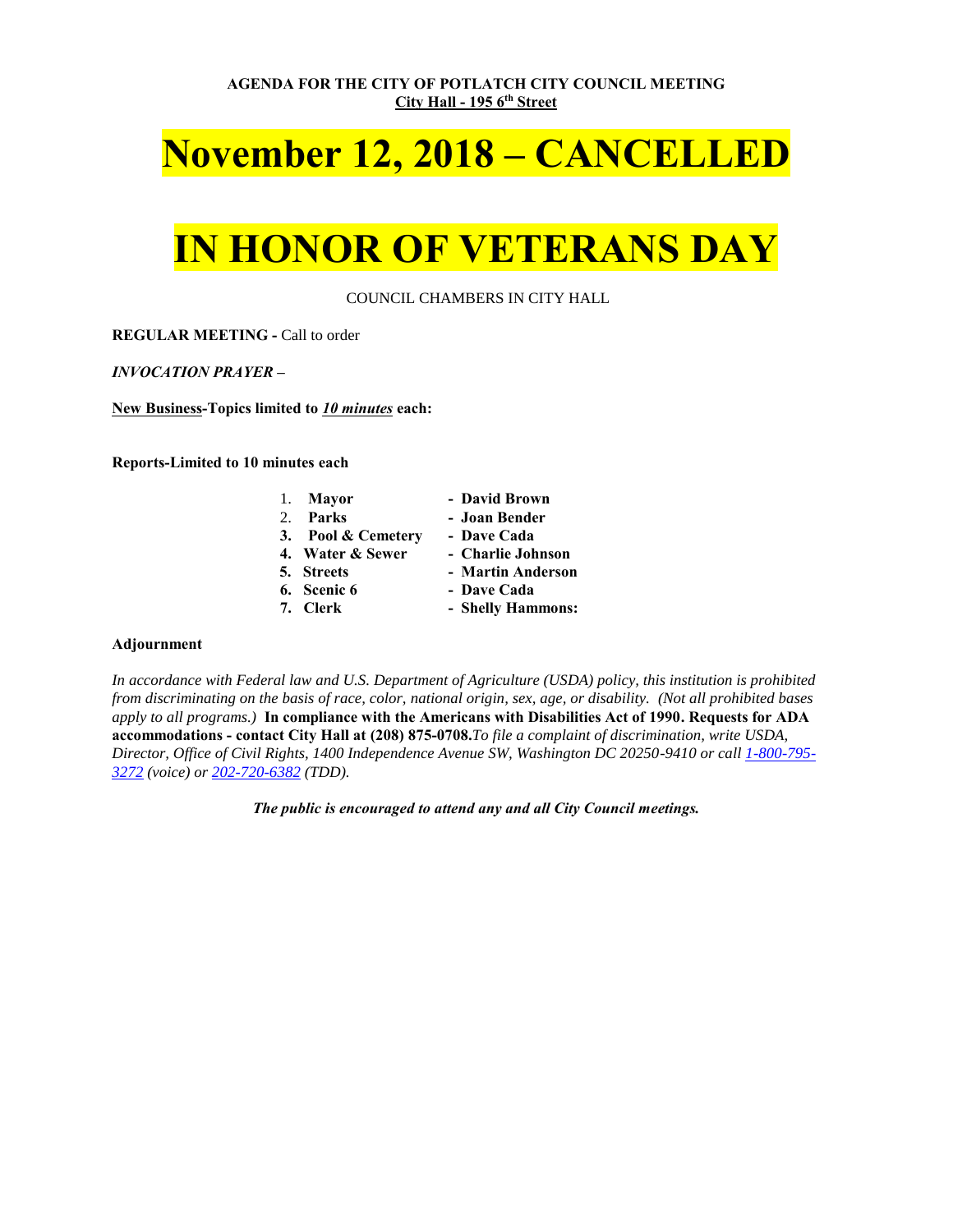#### **AGENDA FOR THE CITY OF POTLATCH CITY COUNCIL MEETING City Hall - 195 6th Street November 26, 2018, MONDAY - 7:00 PM** COUNCIL CHAMBERS IN CITY HALL

#### **REGULAR MEETING -** Call to order

#### *INVOCATION PRAYER – Joan Bender*

#### **New Business-Topics limited to** *10 minutes* **each:**

- *1.* **CONSENT AGENDA** *(Action Item with a Roll Call vote) (Being regularly considered by the City Council, these items will be enacted by one motion unless requested by a City Council member that one or more items be removed for separate discussion.)* A. Minutes from October 22, 2018
	- B. Approve Century 21 bills and payroll and City of Potlatch bills and payroll
- *2.* **Retroactive Proclamation for November 9, Potlatch Company Town Armistice Day, 100 Year Anniversary Celebration***. (Action Item)*
- *3.* **What would the cost be for utilities for a Laundromat?** *(Action Item)*
- *4.* **Sign the ITD Statement of Agreement, Idaho Unified Certification Program***? (Action Item)*
- **5. Award the Phase II TAP Grant construction contract to Concrete Construction, Inc. they were the low bidder on this construction project?** *(Action Item)*
- *6.* **Vote for one candidate for Region 1 Representative for ICRMP***. (Action Item)*
- *7.* **Consider Tiny Home Appendix – Ordinance - for Building Code***? (Action Item)*

**Reports-Limited to 10 minutes each**

|         | 1. Mayor           | - David Brown                            |
|---------|--------------------|------------------------------------------|
| $2^{1}$ | Parks              | - Joan Bender                            |
|         | 3. Pool & Cemetery | - Dave Cada                              |
|         | 4. Water & Sewer   | - Charlie Johnson                        |
|         | 5. Streets         | - Martin Anderson                        |
|         | 6. Scenic 6        | - Dave Cada                              |
|         | 7. Clerk           | - Shelly Hammons-FY17-18 Year End Review |
|         |                    |                                          |

#### **Adjournment**

*In accordance with Federal law and U.S. Department of Agriculture (USDA) policy, this institution is prohibited from discriminating on the basis of race, color, national origin, sex, age, or disability. (Not all prohibited bases apply to all programs.)* **In compliance with the Americans with Disabilities Act of 1990. Requests for ADA accommodations - contact City Hall at (208) 875-0708.***To file a complaint of discrimination, write USDA, Director, Office of Civil Rights, 1400 Independence Avenue SW, Washington DC 20250-9410 or call [1-800-795-](http://www.cityofnezperce.com/1-800-795-3272) [3272](http://www.cityofnezperce.com/1-800-795-3272) (voice) or [202-720-6382](http://www.cityofnezperce.com/202-720-6382) (TDD).*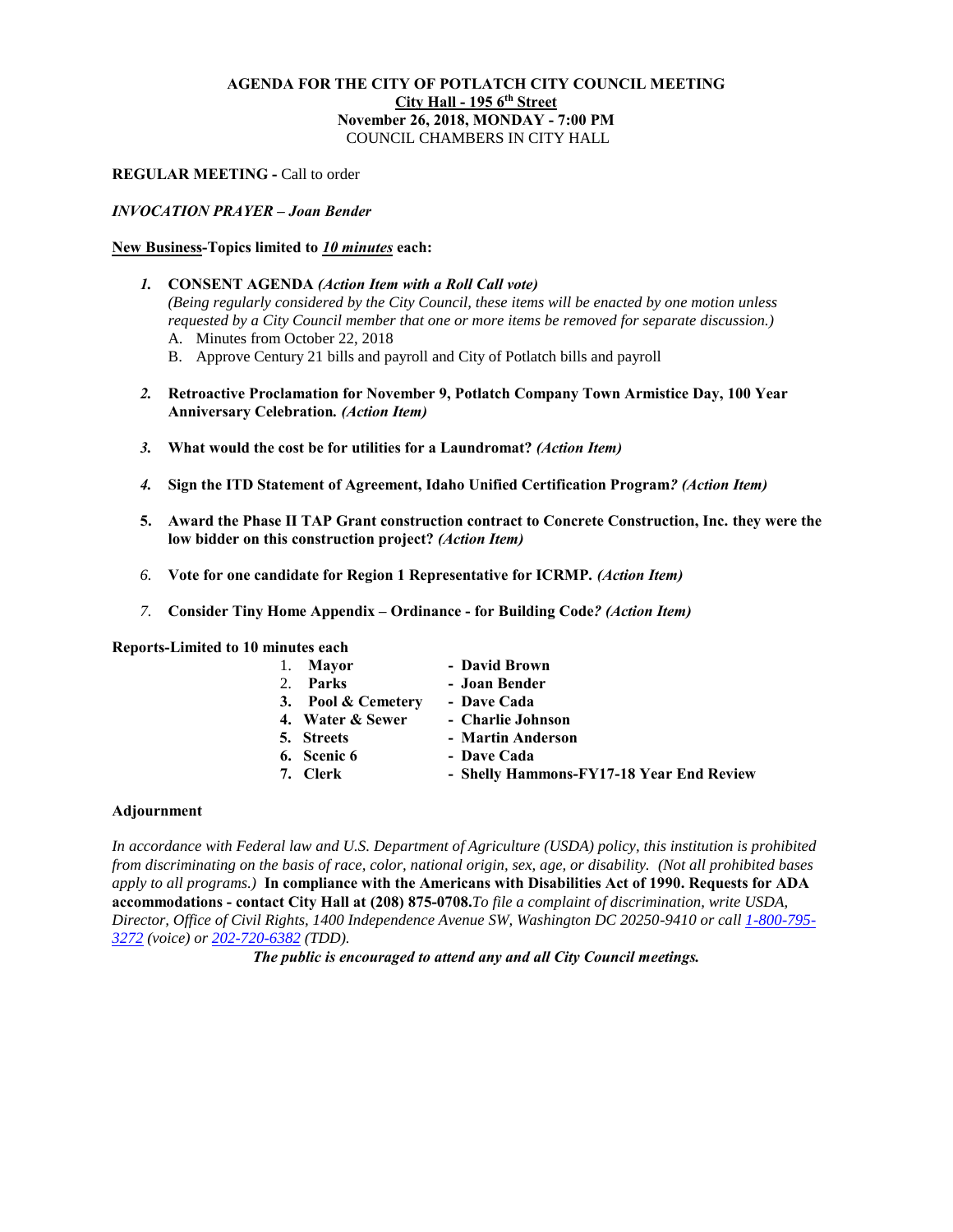#### **AGENDA FOR THE CITY OF POTLATCH CITY COUNCIL MEETING City Hall - 195 6th Street December 10, 2018, MONDAY - 7:00 PM** COUNCIL CHAMBERS IN CITY HALL

#### **REGULAR MEETING -** Call to order

#### *INVOCATION PRAYER – Joan Bender*

#### **New Business-Topics limited to** *10 minutes* **each:**

- *1.* **CONSENT AGENDA** *(Action Item with a Roll Call vote) (Being regularly considered by the City Council, these items will be enacted by one motion unless requested by a City Council member that one or more items be removed for separate discussion.)* A. Minutes from November 26, 2018
	- B. Approve Century 21 bills and payroll and City of Potlatch bills and payroll
- 2. **Melissa Smith, 6-12 After-School Program Director. Sign contract for the third-year evaluator of the After-School Program**? *(Action Item)*
- *3.* **ACH Filters – change? Currently \$20.00 a month on general & water accounts. ACH Positive Pay costs \$10.00 a month. Per-authorization added: \$1.00 (each time you add a new vendor), Per Item \$0.10 (per ACH that clears the account)** *(Action Item)*
- *4.* **Cancel 12/24/2018 meeting?** *(Action Item)*
- *5.* **Three grants application packets were submitted to LHTAC (Action Item)** *\*Local Rural Highway Investment Program ~ \$30,000 ~ Update the 2002 Transportation Plan \*Child Pedestrian Safety Program ~ \$250,000 ~ Sidewalk from Onaway Road up 10th St. to Spruce St. \*Local Strategic Initiatives Program ~ \$685,939 ~ Repair and re-pave or pave 13 areas around the City.*
- *6.* **Authorize Shelly Hammons to sign the Designation of Entity Administrator Letter for the System for Award Management (SAM).gov. This is the website that must be updated periodically for all of the Federal and State grants that the City receives***. (Action Item)*
- *7.*

#### **Reports-Limited to 10 minutes each**

| 1.      | Mayor              | - David Brown                            |
|---------|--------------------|------------------------------------------|
| $2_{1}$ | <b>Parks</b>       | - Joan Bender                            |
|         | 3. Pool & Cemetery | - Dave Cada                              |
|         | 4. Water & Sewer   | - Charlie Johnson                        |
|         | 5. Streets         | - Martin Anderson                        |
|         | 6. Scenic 6        | - Dave Cada                              |
|         | 7. Clerk           | - Shelly Hammons-FY17-18 Year End Review |
|         |                    |                                          |

#### **Adjournment**

*In accordance with Federal law and U.S. Department of Agriculture (USDA) policy, this institution is prohibited from discriminating on the basis of race, color, national origin, sex, age, or disability. (Not all prohibited bases apply to all programs.)* **In compliance with the Americans with Disabilities Act of 1990. Requests for ADA accommodations - contact City Hall at (208) 875-0708.***To file a complaint of discrimination, write USDA, Director, Office of Civil Rights, 1400 Independence Avenue SW, Washington DC 20250-9410 or call [1-800-795-](http://www.cityofnezperce.com/1-800-795-3272) [3272](http://www.cityofnezperce.com/1-800-795-3272) (voice) or [202-720-6382](http://www.cityofnezperce.com/202-720-6382) (TDD).*